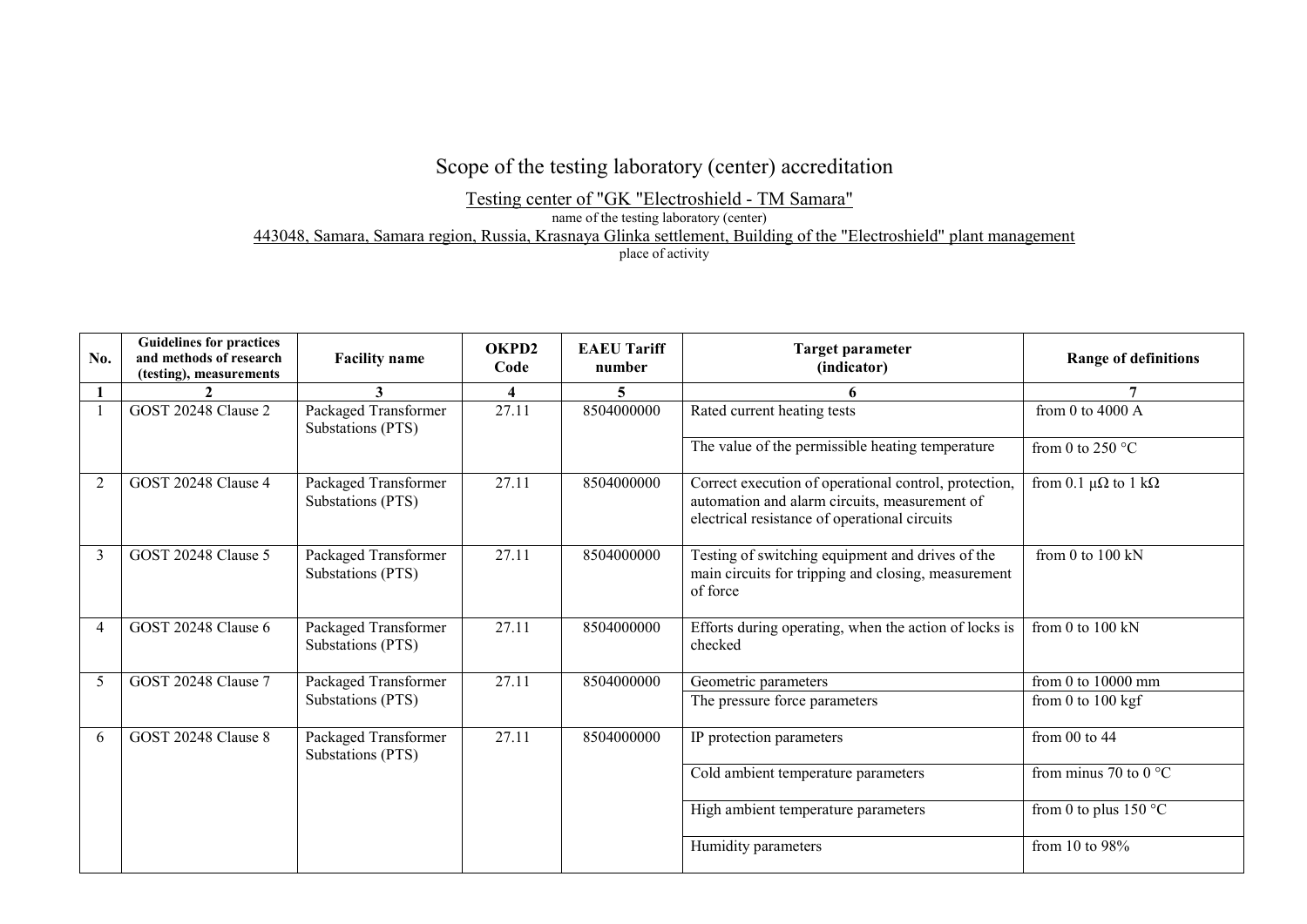|    |                             |                                                                                                            |                    |                          |                                                                                                             | on 25 sheets, sheet 2      |
|----|-----------------------------|------------------------------------------------------------------------------------------------------------|--------------------|--------------------------|-------------------------------------------------------------------------------------------------------------|----------------------------|
|    | $\overline{2}$              | $\overline{3}$                                                                                             | 4                  | 5                        | 6                                                                                                           | 7                          |
|    | <b>GOST 20248 Clause 10</b> | Packaged Transformer<br>Substations (PTS)                                                                  | 27.11              | 8504000000               | Testing the strength of insulation of the main<br>circuits on the HV side with a short-term AC<br>voltage   | from 0 to 500 kV           |
|    |                             |                                                                                                            |                    |                          | Testing the strength of insulation of the main<br>circuits on the HV side with lightning impulse<br>voltage | from 0 to $1600$ kV        |
|    |                             |                                                                                                            |                    |                          | Testing the strength of insulation of the main<br>circuits on the LV side with a short-term AC<br>voltage   | from $0.1$ to $5$ kV       |
| 8  | <b>GOST 20248 Clause 12</b> | Packaged Transformer<br>Substations (PTS)                                                                  | 27.11              | 8504000000               | Contact pressure force parameters                                                                           | from 0 to $100$ kgf        |
|    |                             |                                                                                                            |                    |                          | Geometric parameters                                                                                        | from 0 to 10000 mm         |
| 9  | <b>GOST 20248 Clause 13</b> | Packaged Transformer<br>Substations (PTS)                                                                  | 27.11              | 8504000000               | Geometric parameters during the control assembly                                                            | from $0$ to $10000$ mm     |
|    |                             |                                                                                                            |                    |                          | Contact pressure force parameters                                                                           | from $0$ to $100$ kgf      |
| 10 | GOST 8024 Clause 2          | Packaged Transformer                                                                                       | 27.11              | 8504000000               | Electric heating test                                                                                       | from 0 to 4000 $A$         |
|    |                             | Substations (PTS)                                                                                          |                    |                          | The value of the permissible heating temperature                                                            | from 0 to 250 $^{\circ}$ C |
|    |                             | KRU type<br>switchgears                                                                                    | 27.12              | 8537200000               |                                                                                                             |                            |
|    |                             | KSO type switchgears                                                                                       | $\overline{27.12}$ | 8537200000               |                                                                                                             |                            |
|    |                             | Power HV circuit<br>breakers                                                                               | 27.12.10.110       | 8535210000<br>8535290000 |                                                                                                             |                            |
|    |                             | HV disconnecting<br>switches and earthing<br>devices, isolating<br>switches and short-<br>circuit switches | 27.12.10.120       | 853530900<br>8535309009  |                                                                                                             |                            |
|    |                             | Current transformers                                                                                       | 27.11.4            | 8543129000               |                                                                                                             |                            |
|    |                             | Power transformers                                                                                         | 27.11.4            | 8504210000               |                                                                                                             |                            |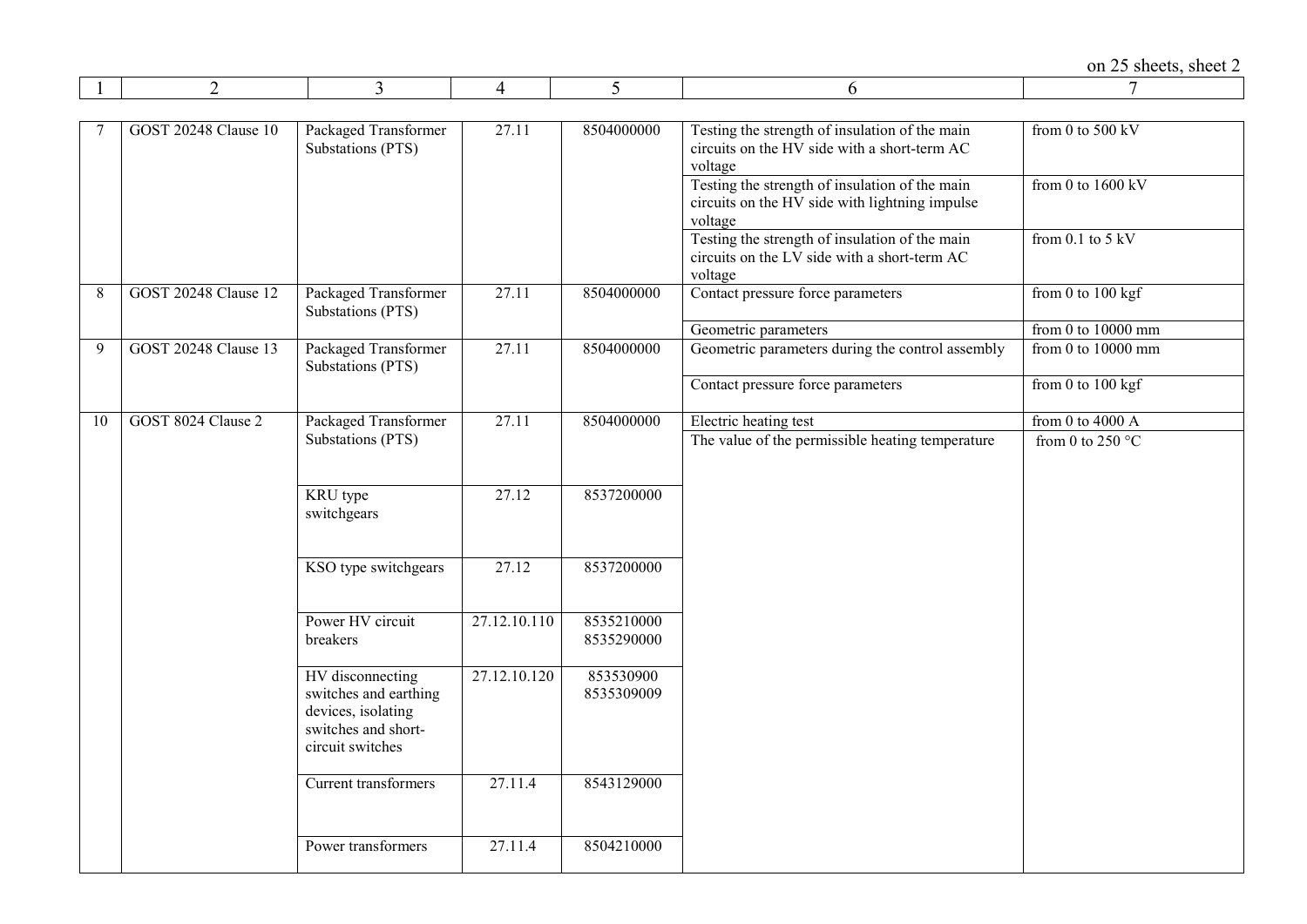|    | 2                    | 3                                                                                                          | 4                         | 5                                      | 6                                                                                        | 7                           |
|----|----------------------|------------------------------------------------------------------------------------------------------------|---------------------------|----------------------------------------|------------------------------------------------------------------------------------------|-----------------------------|
|    |                      |                                                                                                            |                           |                                        |                                                                                          |                             |
| 11 | GOST 1516.2 Clause 5 | Packaged Transformer<br>Substations (PTS)                                                                  | 27.11                     | 8504000000                             | Insulation strength test by lightning impulse voltage                                    | from 0 to $1600 \text{ kV}$ |
|    |                      | KRU type<br>Switchgears                                                                                    | 27.12                     | 8537200000                             |                                                                                          |                             |
|    |                      | KSO type switchgears                                                                                       | 27.12                     | 8537200000                             |                                                                                          |                             |
|    |                      | Power HV circuit<br>breakers                                                                               | 27.12.10.110              | 8535210000<br>8535290000               |                                                                                          |                             |
|    |                      | HV disconnecting<br>switches and earthing<br>devices, isolating<br>switches and short-<br>circuit switches | 27.12.10.120              | 8535309000<br>8535309009               |                                                                                          |                             |
|    |                      | Current transformers                                                                                       | 27.11.4                   | 854312900                              |                                                                                          |                             |
|    |                      | Voltage transformers                                                                                       | 27.11.4                   | 850431210                              |                                                                                          |                             |
|    |                      | Power transformers                                                                                         | 27.11.4                   | 8504210000<br>8504220000<br>8504310000 |                                                                                          |                             |
| 12 | GOST 1516.2 Clause 7 | Packaged Transformer<br>Substations (PTS)                                                                  | 27.11                     | 8504000000                             | Insulation strength tests by short duration AC<br>voltage in a dry state and in the rain | from 0 to 500 kV            |
|    |                      | KRU type<br>Switchgears                                                                                    | 27.12                     | 8537200000                             |                                                                                          |                             |
|    |                      | KSO type switchgears                                                                                       | 27.12                     | 8537200000                             |                                                                                          |                             |
|    |                      | Power HV circuit<br>breakers                                                                               | 27.12.10.110              | 8535210000<br>8535290000               |                                                                                          |                             |
|    |                      | HV disconnecting<br>switches and earthing<br>devices, isolating<br>switches and short-<br>circuit switches | $\overline{27.12.10.120}$ | 8535309000<br>8535309009               |                                                                                          |                             |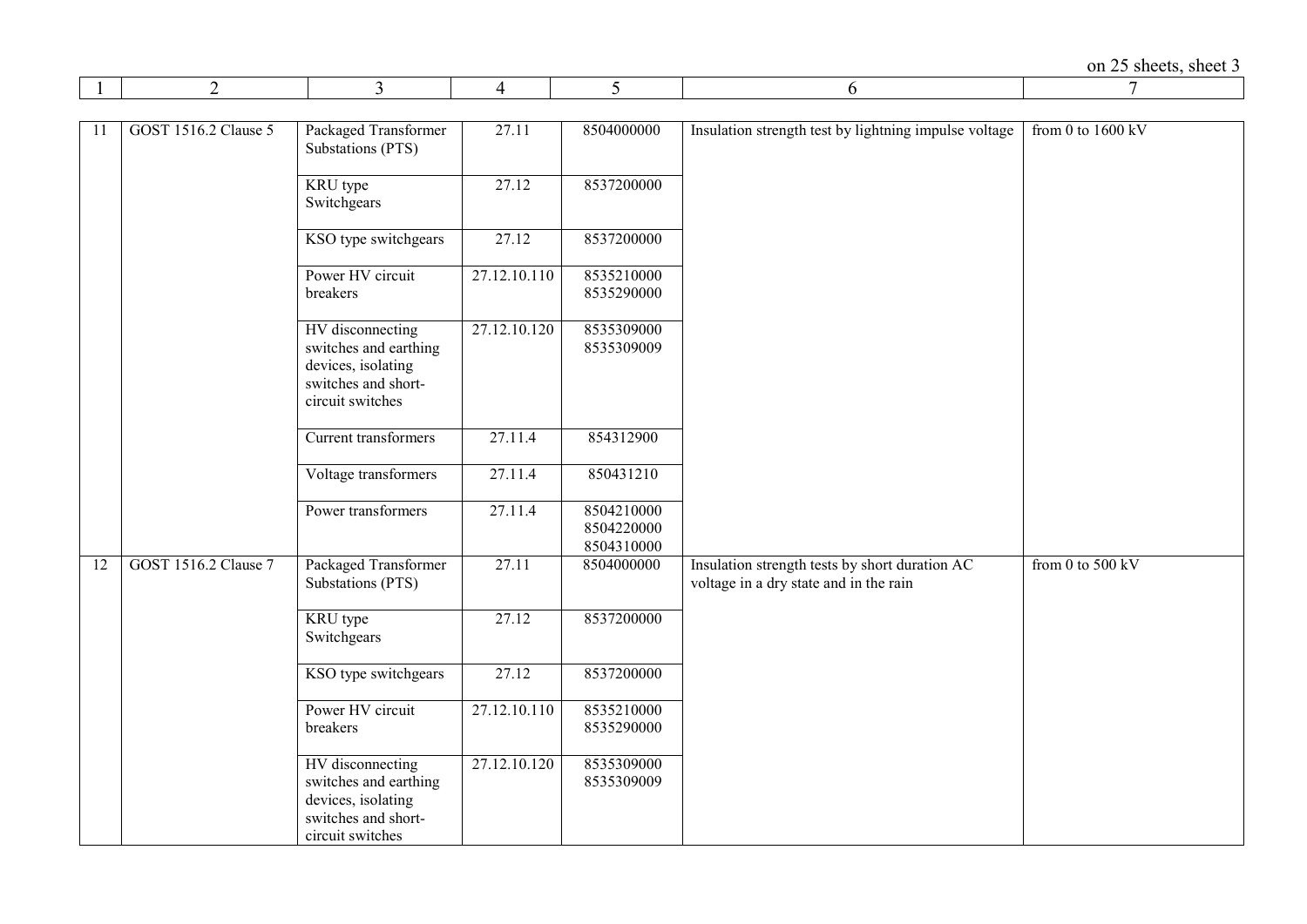|    |                       | Current transformers                      | 27.11.4      | 854312900                              |                                     |                                |
|----|-----------------------|-------------------------------------------|--------------|----------------------------------------|-------------------------------------|--------------------------------|
| 13 | GOST 16962.1 Clause 2 | Packaged Transformer<br>Substations (PTS) | 27           | 8504000000                             | Cold ambient temperature parameters | from minus 70 to $0^{\circ}$ C |
|    |                       |                                           |              |                                        | High ambient temperature parameters | from 0 to plus $150 °C$        |
|    |                       |                                           |              |                                        | Humidity parameters                 | from 10 to 98%                 |
|    |                       |                                           |              |                                        | Tests under ice formation           | from 0 to $10000$ mm           |
|    |                       | Current transformers                      | 27.11.4      | 854312900                              |                                     |                                |
|    |                       | Voltage transformers                      | 27.11.4      | 850431210                              |                                     |                                |
|    |                       | Power transformers                        | 27.11.4      | 8504210000<br>8504220000<br>8504310000 |                                     |                                |
|    |                       | KRU type<br>switchgears                   | 27.12        | 8537200000                             |                                     |                                |
|    |                       | KSO type switchgears                      | 27.12        | 8537200000                             |                                     |                                |
|    |                       | Power HV circuit<br>breakers              | 27.12.10.110 | 8535210000<br>8535290000               |                                     |                                |
|    |                       | HV load breakers                          | 27.12.10.110 | 8535210000<br>8535290000               |                                     |                                |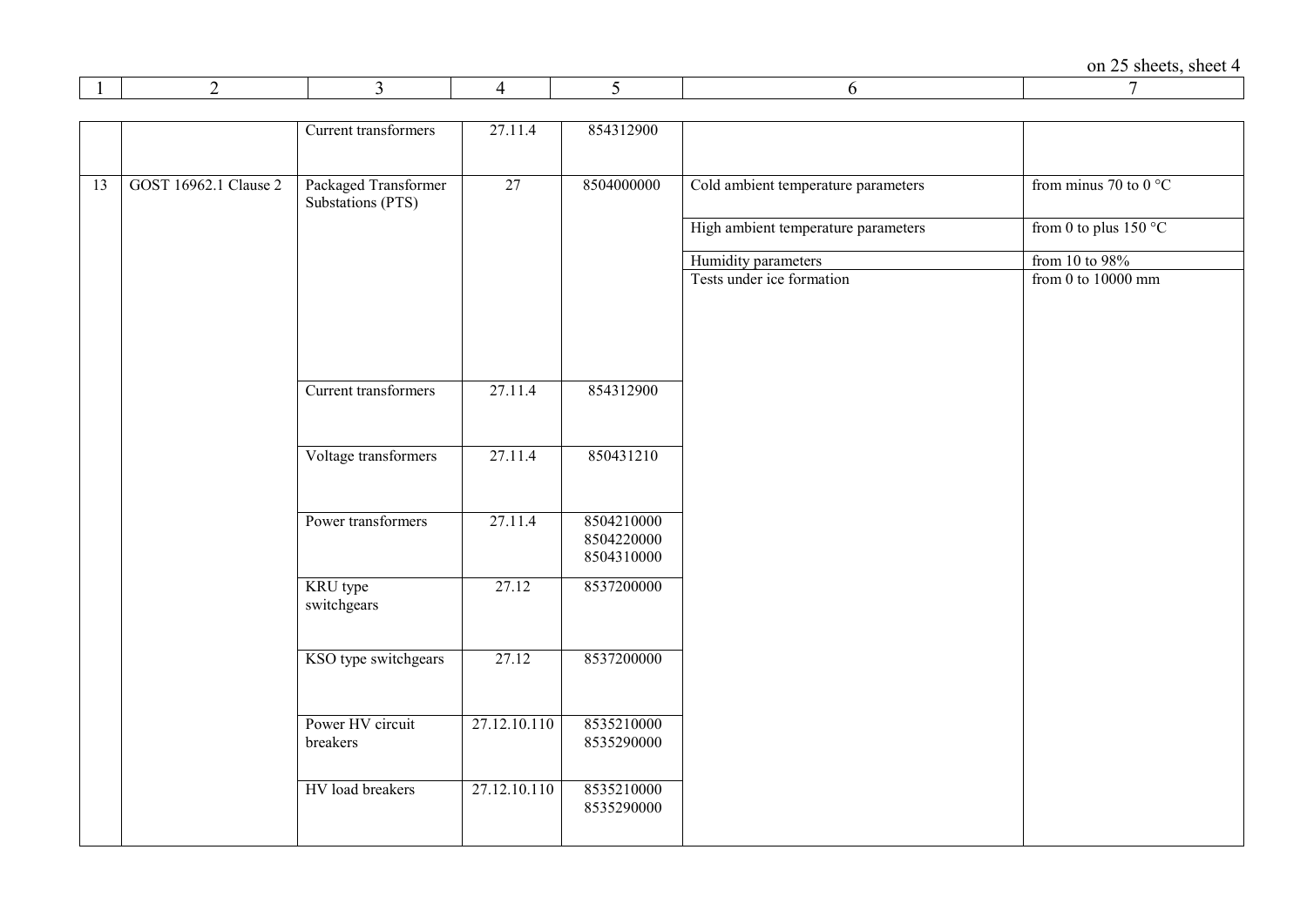| $\mathbf{1}$ | $\overline{2}$              | $\overline{3}$                                                                                                                                  | $\overline{4}$ | 5                        | 6                       | $7\phantom{.0}$   |
|--------------|-----------------------------|-------------------------------------------------------------------------------------------------------------------------------------------------|----------------|--------------------------|-------------------------|-------------------|
|              |                             |                                                                                                                                                 |                |                          |                         |                   |
|              |                             | HV disconnecting<br>switches and earthing<br>devices, isolating<br>switches and short-<br>circuit switches                                      | 27.12.10.120   | 8535309000<br>8535309009 |                         |                   |
|              |                             | LV complete devices<br>for control, distribution<br>of electrical energy and<br>protection of stations,<br>substations, networks<br>and systems | 27.12          | 8537100000               |                         |                   |
|              |                             |                                                                                                                                                 |                |                          |                         |                   |
| 14           | <b>GOST 14254 Clause 12</b> | Packaged Transformer<br>Substations (PTS)                                                                                                       | 27.11          | 8504000000               | IP degree of protection | from $0X$ to $4X$ |
|              |                             | KRU type<br>Switchgears                                                                                                                         | 27.12          | 8537200000               |                         |                   |
|              |                             | KSO type switchgears                                                                                                                            | 27.12          | 8537200000               |                         |                   |
|              |                             | HV load breakers                                                                                                                                | 27.12.10.110   | 8535210000<br>8535290000 |                         |                   |
|              |                             | Power HV circuit<br>breakers                                                                                                                    | 27.12.10.110   | 8535210000<br>8535290000 |                         |                   |
|              |                             | HV disconnecting<br>switches and earthing<br>devices, isolating<br>switches and short-<br>circuit switches                                      | 27.12.10.120   | 853530900<br>8535309009  |                         |                   |
|              |                             | LV circuit breakers for<br>household and<br>industrial-purposes                                                                                 | 27.12.10.110   | 8536200000               |                         |                   |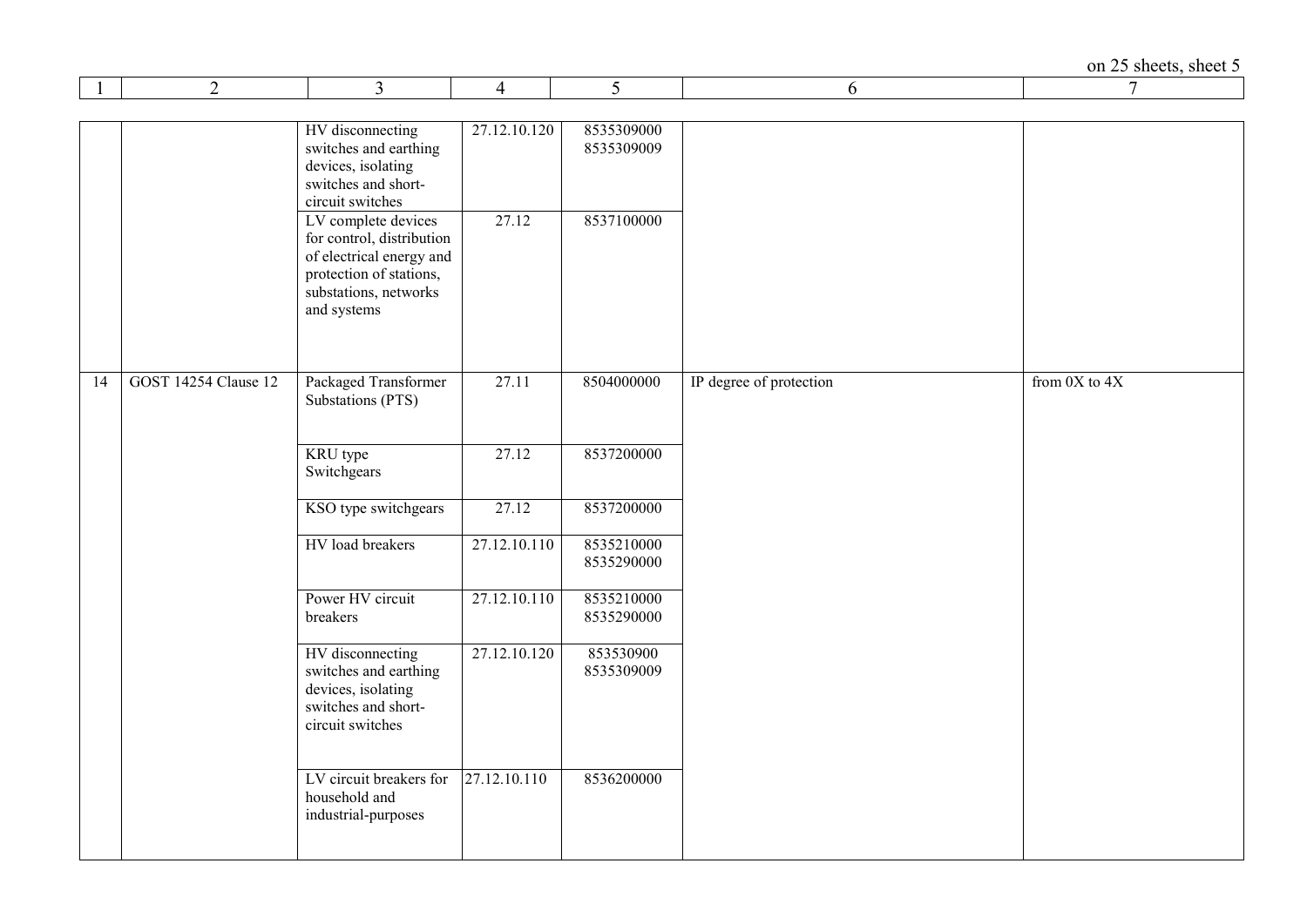|    | 2                           | 3                                                                                                          | 4            | 5                        | 6                       | 7                 |
|----|-----------------------------|------------------------------------------------------------------------------------------------------------|--------------|--------------------------|-------------------------|-------------------|
|    |                             |                                                                                                            |              |                          |                         |                   |
|    |                             | Current transformers                                                                                       | 27.11.4      | 8543129000               |                         |                   |
|    |                             |                                                                                                            |              |                          |                         |                   |
|    |                             | Voltage transformers                                                                                       | 27.11.4      | 8504312100               |                         |                   |
|    |                             | Power transformers                                                                                         | 27.11.4      | 8504210000               |                         |                   |
|    |                             |                                                                                                            |              | 8504220000               |                         |                   |
|    |                             |                                                                                                            |              | 8504310000               |                         |                   |
|    |                             | LV complete devices<br>for control, distribution<br>of electrical energy and<br>protection of stations,    | 27.12        | 8537100000               |                         |                   |
|    |                             | substations, networks<br>and systems                                                                       |              |                          |                         |                   |
| 15 | <b>GOST 14254 Clause 13</b> | Packaged Transformer<br>Substations (PTS)                                                                  | 27.11        | 8504000000               | IP degree of protection | from $0X$ to $4X$ |
|    |                             |                                                                                                            |              |                          |                         |                   |
|    |                             | KRU type<br>Switchgears                                                                                    | 27.12        | 8537200000               |                         |                   |
|    |                             |                                                                                                            |              |                          |                         |                   |
|    |                             | KSO type switchgears                                                                                       | 27.12        | 8537200000               |                         |                   |
|    |                             |                                                                                                            |              |                          |                         |                   |
|    |                             | HV load breakers                                                                                           | 27.12.10.110 | 8535210000<br>8535290000 |                         |                   |
|    |                             |                                                                                                            |              |                          |                         |                   |
|    |                             | Power HV circuit<br>breakers                                                                               | 27.12.10.110 | 8535210000<br>8535290000 |                         |                   |
|    |                             | HV disconnecting<br>switches and earthing<br>devices, isolating<br>switches and short-<br>circuit switches | 27.12.10.120 | 853530900<br>8535309009  |                         |                   |
|    |                             |                                                                                                            |              |                          |                         |                   |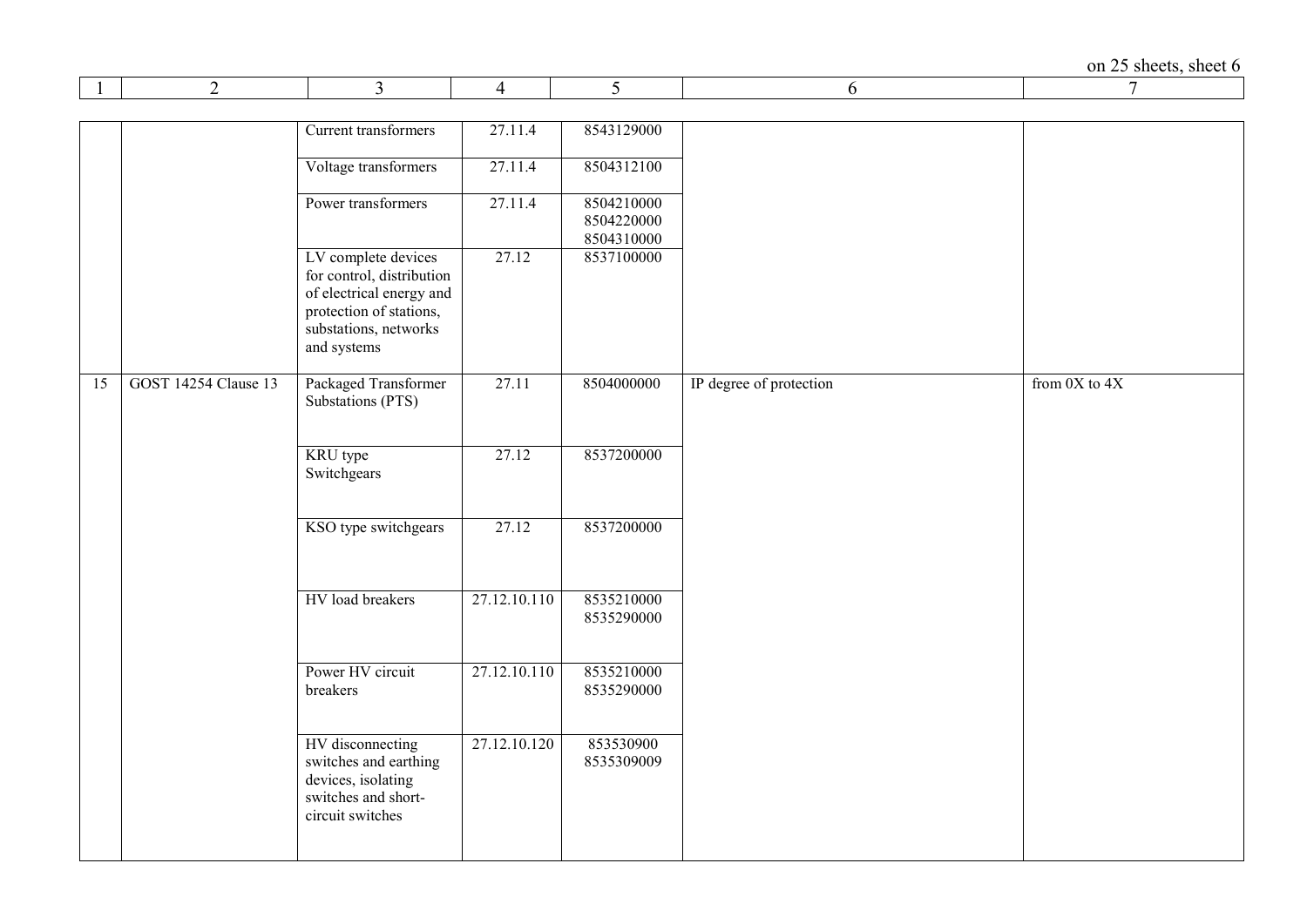| $\perp$ | 2                           | 3                                                                                                                                               | 4            | 5                                      | 6                       | 7             |
|---------|-----------------------------|-------------------------------------------------------------------------------------------------------------------------------------------------|--------------|----------------------------------------|-------------------------|---------------|
|         |                             |                                                                                                                                                 |              |                                        |                         |               |
|         |                             | LV circuit breakers for<br>household and<br>industrial-purposes                                                                                 | 27.12.10.110 | 8536200000                             |                         |               |
|         |                             | Current transformers                                                                                                                            | 27.11.4      | 8543129000                             |                         |               |
|         |                             | Voltage transformers                                                                                                                            | 27.11.4      | 8504312100                             |                         |               |
|         |                             | Power transformers                                                                                                                              | 27.11.4      | 8504210000<br>8504220000<br>8504310000 |                         |               |
|         |                             | LV complete devices<br>for control, distribution<br>of electrical energy and<br>protection of stations,<br>substations, networks<br>and systems | 27.12        | 8537100000                             |                         |               |
| 16      | <b>GOST 14254 Clause 14</b> | Packaged Transformer<br>Substations (PTS)                                                                                                       | 27.11        | 8504000000                             | IP degree of protection | from X0 to X4 |
|         |                             | KRU type<br>Switchgears                                                                                                                         | 27.12        | 8537200000                             |                         |               |
|         |                             | KSO type switchgears                                                                                                                            | 27.12        | 8537200000                             |                         |               |
|         |                             | HV load breakers                                                                                                                                | 27.12.10.110 | 8535210000<br>8535290000               |                         |               |
|         |                             | Power HV circuit<br>breakers                                                                                                                    | 27.12.10.110 | 8535210000<br>8535290000               |                         |               |
|         |                             | HV disconnecting<br>switches and earthing                                                                                                       | 27.12.10.120 | 853530900<br>8535309009                |                         |               |

 $\blacksquare$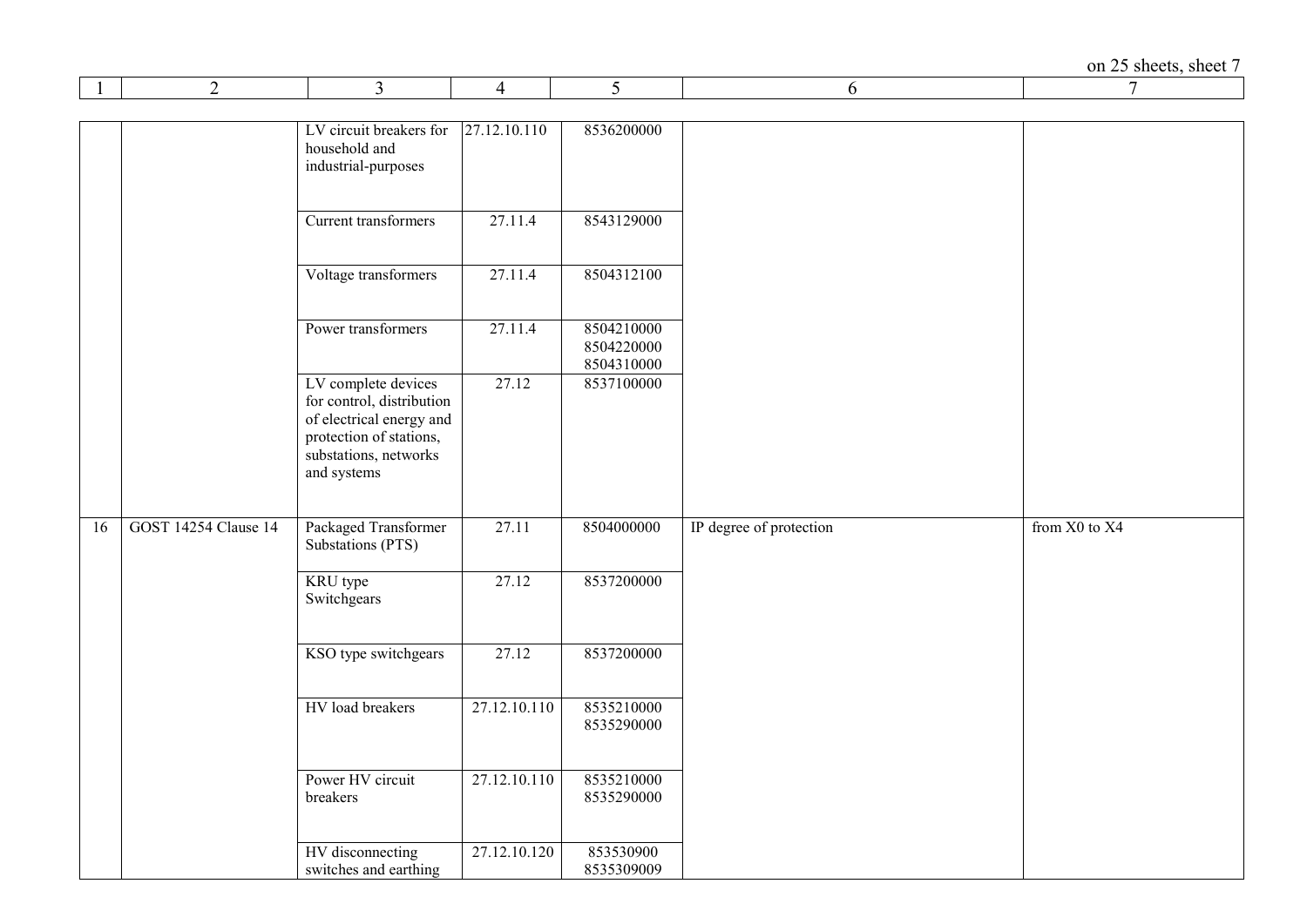on 25 sheets, sheet  $8 \over 7$ 

|    | 2                                             | 3                                                                                                                                               | 4            | 5                                      | 6                                                                                                                                                       | 7                                    |
|----|-----------------------------------------------|-------------------------------------------------------------------------------------------------------------------------------------------------|--------------|----------------------------------------|---------------------------------------------------------------------------------------------------------------------------------------------------------|--------------------------------------|
|    |                                               | devices, isolating<br>switches and short-<br>circuit switches                                                                                   |              |                                        |                                                                                                                                                         |                                      |
|    |                                               | LV circuit breakers for<br>household and<br>industrial-purposes                                                                                 | 27.12.10.110 | 8536200000                             |                                                                                                                                                         |                                      |
|    |                                               | Current transformers                                                                                                                            | 27.11.4      | 8543129000                             |                                                                                                                                                         |                                      |
|    |                                               | Voltage transformers                                                                                                                            | 27.11.4      | 8504312100                             |                                                                                                                                                         |                                      |
|    |                                               | Power transformers                                                                                                                              | 27.11.4      | 8504210000<br>8504220000<br>8504310000 |                                                                                                                                                         |                                      |
|    |                                               | LV complete devices<br>for control, distribution<br>of electrical energy and<br>protection of stations,<br>substations, networks<br>and systems | 27.12        | 8537100000                             |                                                                                                                                                         |                                      |
| 17 | GOST 14694 Clause 2                           | KRU type<br>switchgears.<br>KSO type switchgears                                                                                                | 27.12        | 8537200000                             | Measurement of contact pressure                                                                                                                         | from 0 to 100 kgf                    |
| 18 | <b>GOST 14694-76 Clause</b><br>$\mathfrak{Z}$ | KRU type<br>switchgears.                                                                                                                        | 27.12        | 8537200000                             | Electric heating test                                                                                                                                   | from 0 to 4000 $\overline{A}$        |
|    |                                               | KSO type switchgears                                                                                                                            |              |                                        | The value of the permissible heating temperature                                                                                                        | from 0 to 250 $^{\circ}$ C           |
| 19 | <b>GOST 14694-76 Clause</b><br>4              | KRU type<br>switchgears.<br>KSO type switchgears                                                                                                | 27.12        | 8537200000                             | Geometric parameters                                                                                                                                    | from 0 to $10000$ mm                 |
|    |                                               |                                                                                                                                                 |              |                                        | Force parameters when switching devices are<br>operated                                                                                                 | from 0 to $100$ kN                   |
|    |                                               |                                                                                                                                                 |              |                                        | Correct execution of operational control, protection,<br>automation and alarm circuits, measurement of<br>electrical resistance of operational circuits | from 0.1 $\mu\Omega$ to 1 k $\Omega$ |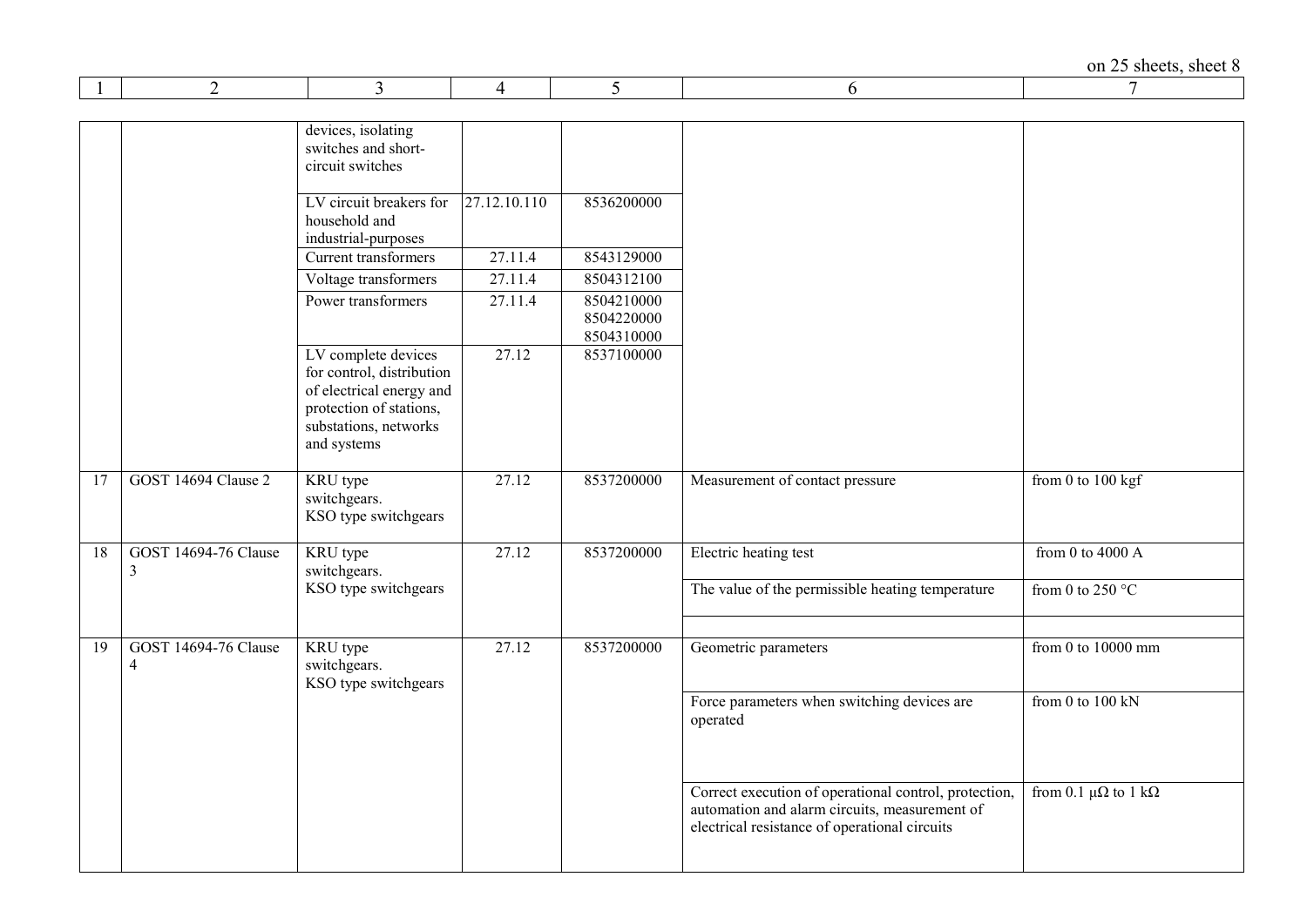|    |                                   |                                                         |                    |                          | Testing of switching equipment and drives of the<br>main circuits for tripping and closing, measurement<br>of force |                                   |
|----|-----------------------------------|---------------------------------------------------------|--------------------|--------------------------|---------------------------------------------------------------------------------------------------------------------|-----------------------------------|
|    |                                   |                                                         |                    |                          | Efforts during operating, when the action of locks is<br>checked                                                    |                                   |
| 20 | <b>GOST 14694-76 Clause</b><br>5  | KRU type<br>switchgears.<br>KSO type switchgears        | 27.12              | 8537200000               | Testing the strength of insulation of the main<br>circuits with a short-term AC voltage                             | from 0 to $500$ kV                |
|    |                                   |                                                         |                    |                          | Testing the strength of insulation of the main<br>circuits with lightning impulse voltage                           | from 0 to $1600 \text{ kV}$       |
| 21 | <b>GOST 14694-76 Clause</b><br>6  | KRU type<br>switchgears.                                | 27.12              | 8537200000               | Cold ambient temperature parameters                                                                                 | from minus 70 to $0^{\circ}$ C    |
|    |                                   | KSO type switchgears                                    |                    |                          | High ambient temperature parameters                                                                                 | from 0 to plus $150 °C$           |
|    |                                   |                                                         |                    |                          | Humidity parameters                                                                                                 | from 10 to 98%                    |
|    |                                   |                                                         |                    |                          | IP protection parameters                                                                                            | from $00$ to $44$                 |
| 22 | <b>GOST 14694-76 Clause</b><br>8  | KRU type<br>switchgears.<br>KSO type switchgears        | 27.12              | 8537200000               | Force parameters during operation, during testing<br>of transportation stability                                    | from 0 to 100 kN                  |
|    |                                   |                                                         |                    |                          | Geometric parameters                                                                                                | from $\overline{0}$ to $10000$ mm |
| 23 | <b>GOST 14694-76 Clause</b><br>10 | <b>KRU</b> type<br>switchgears.<br>KSO type switchgears | $\overline{27.12}$ | 8537200000               | Geometric parameters during the control assembly                                                                    | from $0$ to $10000$ mm            |
|    |                                   |                                                         |                    |                          | Force parameters during operation, during control<br>assembly                                                       | from 0 to $100$ kN                |
| 24 | <b>GOST R 52565 Clause 9</b>      | HV circuit breakers                                     | 27.12.10.110       | 8535210000<br>8535290000 | Geometric parameters during the safety check                                                                        | from $0$ to $10000$ mm            |
|    |                                   |                                                         |                    |                          | Tightening torque                                                                                                   | from 0 to 100 kgf                 |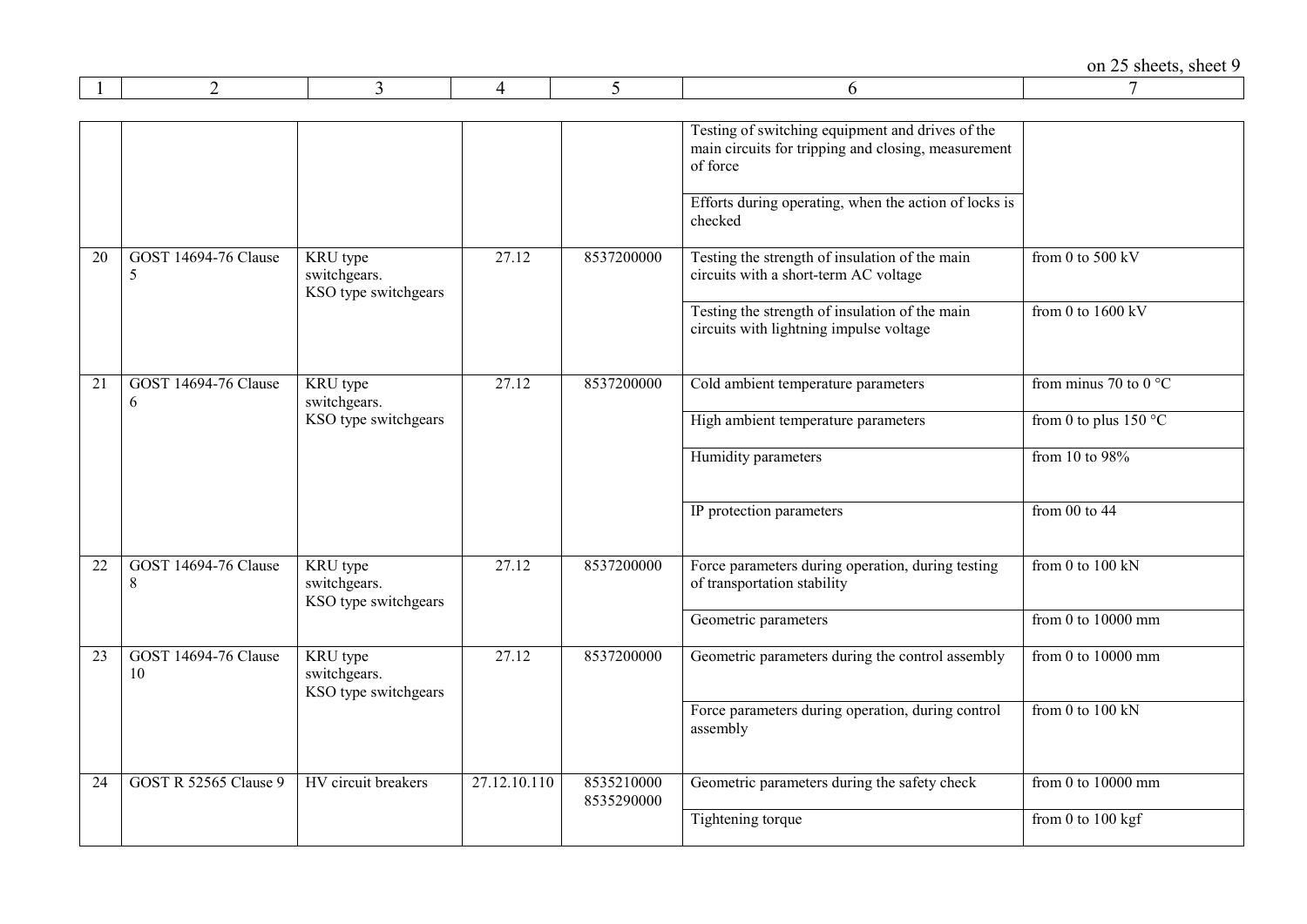|    |                     |                  |              |            |                                                                                                                                                                        | on 25 sheets, sheet 10               |
|----|---------------------|------------------|--------------|------------|------------------------------------------------------------------------------------------------------------------------------------------------------------------------|--------------------------------------|
|    | $\overline{2}$      | 3                | 4            | 5          | 6                                                                                                                                                                      |                                      |
|    |                     |                  |              |            |                                                                                                                                                                        |                                      |
|    |                     |                  |              |            | Auxiliary circuit insulation tests with AC voltage<br>during safety checks                                                                                             | from $0.1$ to $5$ kV                 |
|    |                     |                  |              |            | Testing the strength of insulation of the main<br>circuits with a short-term AC voltage                                                                                | from 0 to $500$ kV                   |
|    |                     |                  |              |            | Testing the strength of insulation of the main<br>circuits with lightning impulse voltage                                                                              | from 0 to $1600 \text{ kV}$          |
|    |                     |                  |              |            | Electric heating test                                                                                                                                                  | from 0 to 4000 $A$                   |
|    |                     |                  |              |            | The value of the permissible heating temperature                                                                                                                       | from 0 to 250 $^{\circ}$ C           |
|    |                     |                  |              |            | Measuring the value of electrical resistance                                                                                                                           | from 0.1 $\mu\Omega$ to 1 k $\Omega$ |
|    |                     |                  |              |            | Measurement of efforts during operation when the<br>serviceability of the operation of mechanisms is<br>checked and mechanical wear resistance is tested               | from $0$ to $100$ kN                 |
|    |                     |                  |              |            | Measurement of the contact stroke during operation<br>when the serviceability of the operation of<br>mechanisms is checked and mechanical wear<br>resistance is tested | from 0 to $10000$ mm                 |
|    |                     |                  |              |            | Cold ambient temperature parameters                                                                                                                                    | from minus 70 to 0 $^{\circ}$ C      |
|    |                     |                  |              |            | High ambient temperature parameters                                                                                                                                    | from 0 to plus 150 $\degree$ C       |
|    |                     |                  |              |            | Humidity parameters                                                                                                                                                    | from 10 to 98%                       |
| 25 | GOST 17717 Clause 7 | HV load breakers | 27.12.10.110 | 8535210000 | Geometric parameters during the safety check                                                                                                                           | from 0 to 10000 mm                   |
|    |                     |                  |              | 8535290000 | Tightening torque                                                                                                                                                      | from $0$ to $100$ kgf                |
|    |                     |                  |              |            | Auxiliary circuit insulation tests with AC voltage<br>during safety checks                                                                                             | from $0.1$ to $5$ kV                 |
|    |                     |                  |              |            | Testing the strength of insulation of the main<br>circuits with a short-term AC voltage                                                                                | from 0 to $500 \text{ kV}$           |
|    |                     |                  |              |            | Testing the strength of insulation of the main<br>circuits with lightning impulse voltage                                                                              | from 0 to $1600 \text{ kV}$          |
|    |                     |                  |              |            | Electric heating test                                                                                                                                                  | from 0 to 4000 $A$                   |
|    |                     |                  |              |            | The value of the permissible heating temperature                                                                                                                       | from 0 to 250 $^{\circ}$ C           |
|    |                     |                  |              |            | Measuring the value of electrical resistance                                                                                                                           | from 0.1 $\mu\Omega$ to 1 k $\Omega$ |
|    |                     |                  |              |            | Measurement of efforts during operation when the                                                                                                                       | from 0 to $100$ kN                   |
|    |                     |                  |              |            | serviceability of the operation of mechanisms is                                                                                                                       |                                      |
|    |                     |                  |              |            | checked and mechanical wear resistance is tested                                                                                                                       |                                      |
|    |                     |                  |              |            | Measurement of the contact stroke during operation                                                                                                                     | from $0$ to $10000$ mm               |
|    |                     |                  |              |            | when the serviceability of the operation of                                                                                                                            |                                      |
|    |                     |                  |              |            | mechanisms is checked and mechanical wear                                                                                                                              |                                      |
|    |                     |                  |              |            | resistance is tested, mm                                                                                                                                               |                                      |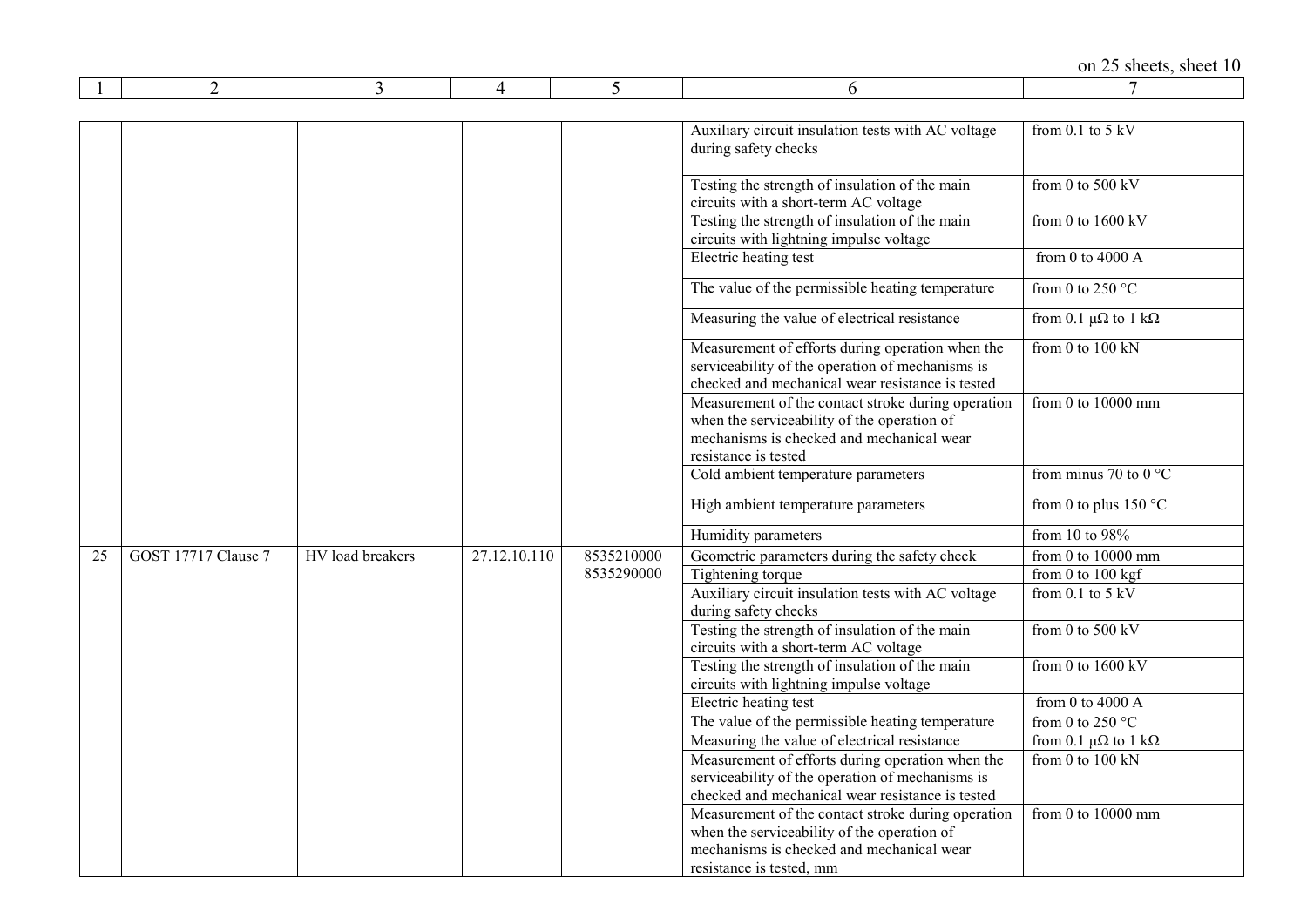|    |                       |                                   |              |            | Cold ambient temperature parameters                                                                                                                      | from minus 70 to 0 $^{\circ}$ C      |
|----|-----------------------|-----------------------------------|--------------|------------|----------------------------------------------------------------------------------------------------------------------------------------------------------|--------------------------------------|
|    |                       |                                   |              |            | High ambient temperature parameters                                                                                                                      | from 0 to plus $150 °C$              |
|    |                       |                                   |              |            | Humidity parameters                                                                                                                                      | from 10 to 98%                       |
|    |                       |                                   |              |            | IP protection parameters                                                                                                                                 | from $00$ to $44$                    |
| 26 | GOST R 52726 Clause 8 | HV disconnecting                  | 27.12.10.120 | 8535309000 | Geometric parameters during the safety check                                                                                                             | from $0$ to $10000$ mm               |
|    |                       | switches and earthing<br>devices. |              | 8535309009 | Measurement of efforts during operation when the<br>serviceability of the operation of mechanisms is<br>checked and mechanical wear resistance is tested | from 0 to 100 kgf                    |
|    |                       |                                   |              |            | Checking the electrical resistance of the earthing<br>circuit during safety checks                                                                       | from 0.1 $\mu\Omega$ to 1 k $\Omega$ |
|    |                       |                                   |              |            | Checking the performance of mechanisms, as well<br>as electrical devices with voltage                                                                    | from 0 to 600 $V$                    |
|    |                       |                                   |              |            | Testing the strength of insulation of the main<br>circuits with a short-term AC voltage                                                                  | from 0 to 500 $kV$                   |
|    |                       |                                   |              |            | Testing the strength of insulation of the main<br>circuits with lightning impulse voltage                                                                | from 0 to $1600$ kV                  |
|    |                       |                                   |              |            | Testing the insulation of auxiliary circuits and<br>control circuits with short-term AC voltage                                                          | from 0.1 to $5 \text{ kV}$           |
|    |                       |                                   |              |            | Electric heating test                                                                                                                                    | from 0 to 4000 $A$                   |
|    |                       |                                   |              |            | The value of the permissible heating temperature                                                                                                         | from 0 to 250 $^{\circ}$ C           |
|    |                       |                                   |              |            | Checking the electrical resistance of the main<br>circuits                                                                                               | from 0.1 $\mu\Omega$ to 1 k $\Omega$ |
|    |                       |                                   |              |            | Checking the electrical resistance of auxiliary<br>contacts                                                                                              | from 0.1 $\mu\Omega$ to 1 k $\Omega$ |
|    |                       |                                   |              |            | Testing of auxiliary contacts with rated short-time<br>withstand current                                                                                 | from 0 to 600V                       |
|    |                       |                                   |              |            | Testing of auxiliary contacts for breaking capacity                                                                                                      | from 0 to 600V                       |
|    |                       |                                   |              |            | Reliability test                                                                                                                                         | from $0$ to $2000$ mm                |
|    |                       |                                   |              |            | Efforts during operation, when locking devices are<br>tested                                                                                             |                                      |
|    |                       |                                   |              |            | Cold ambient temperature parameters                                                                                                                      |                                      |
|    |                       |                                   |              |            | High ambient temperature parameters                                                                                                                      | from 0 to $10000$ mm                 |
|    |                       |                                   |              |            | Humidity parameters                                                                                                                                      |                                      |
|    |                       |                                   |              |            | IP protection parameters                                                                                                                                 |                                      |
|    |                       |                                   |              |            | Tests under ice formation                                                                                                                                |                                      |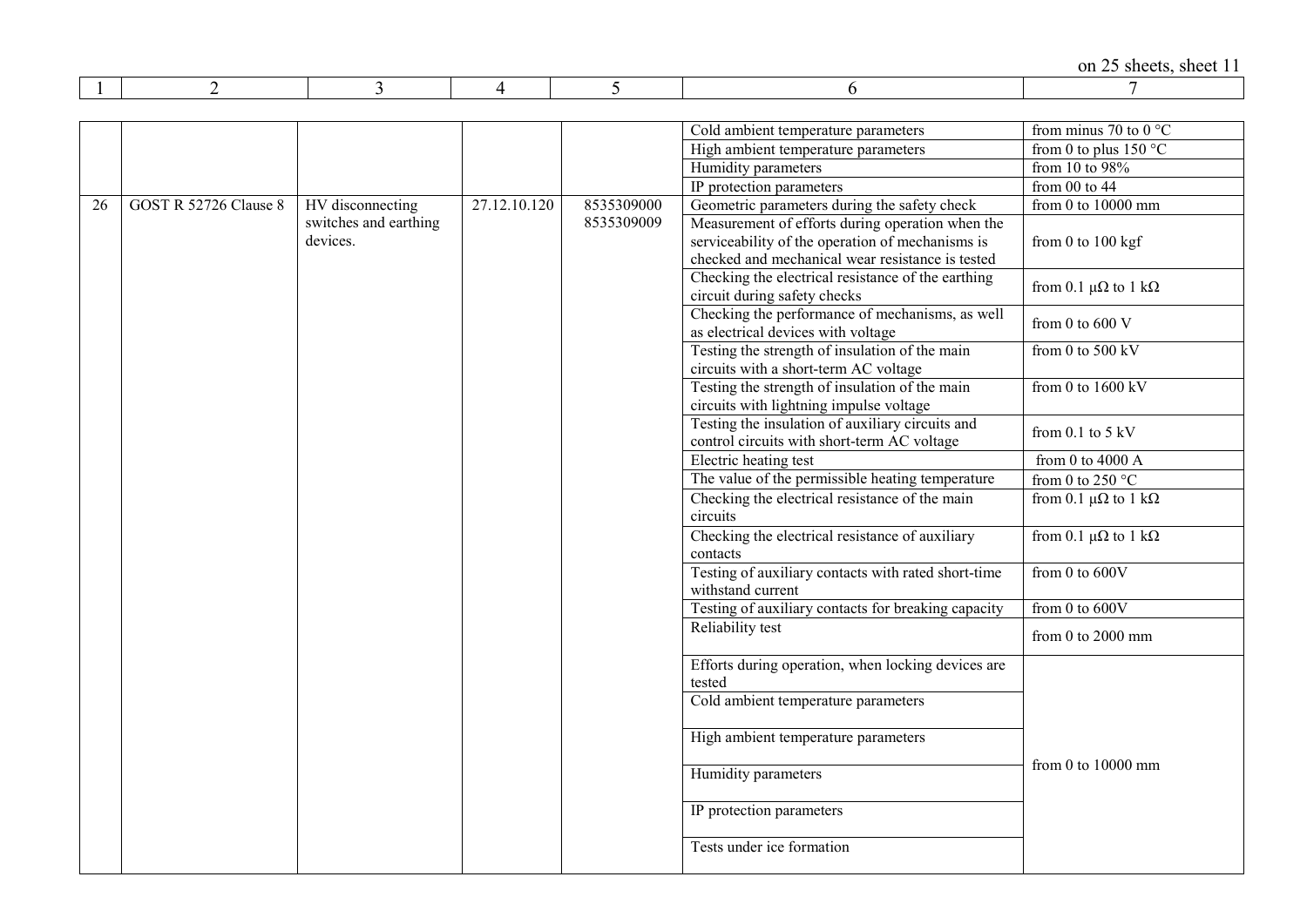|    |                                   |                                                                              |         |                                        | Force parameters during operation, during testing<br>of transportation stability<br>Geometric parameters during the transportation<br>stability test<br>Checking the electrical resistance of the earthing<br>circuit |                                  |
|----|-----------------------------------|------------------------------------------------------------------------------|---------|----------------------------------------|-----------------------------------------------------------------------------------------------------------------------------------------------------------------------------------------------------------------------|----------------------------------|
| 27 | <b>GOST R 51321.1 Clause</b><br>8 | LV complete devices<br>for control, distribution<br>of electrical energy and | 27.12   | 8537100000                             | Geometric parameters during the checking of<br>security requirements,                                                                                                                                                 | from 0 to 10000 mm               |
|    |                                   | protection of stations,<br>substations, networks<br>and systems              |         |                                        | Force parameters during operation when safety<br>requirements are checked,                                                                                                                                            | from $0$ to $100$ kgf            |
|    |                                   |                                                                              |         |                                        | Temperature rise limit values per rated current,                                                                                                                                                                      | from 0 to 4000 $A$               |
|    |                                   |                                                                              |         |                                        | The value of the permissible heating temperature                                                                                                                                                                      | from 0 to 250 $^{\circ}$ C       |
|    |                                   |                                                                              |         |                                        | Electrical insulation properties                                                                                                                                                                                      | from $0.1$ to $5$ kV             |
|    |                                   |                                                                              |         |                                        | Electrical insulating properties with lightning<br>impulse voltage                                                                                                                                                    | from 0.1 to $18.5 \text{ kV}$    |
|    |                                   |                                                                              |         |                                        | Gap distances and creepage distances                                                                                                                                                                                  | from 0 to 20000 $\rm{M}\Omega$   |
|    |                                   |                                                                              |         |                                        | Force parameters during operation when<br>operational performance of mechanical parts is<br>checked                                                                                                                   |                                  |
|    |                                   |                                                                              |         |                                        | Geometric parameters when operational<br>performance of mechanical parts is checked                                                                                                                                   |                                  |
|    |                                   |                                                                              |         |                                        | Insulation resistance                                                                                                                                                                                                 |                                  |
| 28 | GOST 3484.2 Clause 2              | Power transformers                                                           | 27.11.4 | 8504210000                             | Temperature rise limit valuesat rated current                                                                                                                                                                         | from 0 to 4000 $A$               |
|    |                                   |                                                                              |         | 8504220000<br>8504310000               | The value of the permissible heating temperature                                                                                                                                                                      | from 0 to 250 $^{\circ}$ C       |
| 29 | GOST 3484.3                       | Power transformers,<br>voltage class up to 10<br>kV                          | 27.11.4 | 8504210000<br>8504220000<br>8504310000 | Insulation resistance                                                                                                                                                                                                 | from 0 to 20000 $\text{M}\Omega$ |
| 30 | GOST R 56738 Clause 7             | Power transformers                                                           | 27.11.4 | 8504210000                             | Testing the strength of insulation of the main                                                                                                                                                                        | from 0 to $500$ kV               |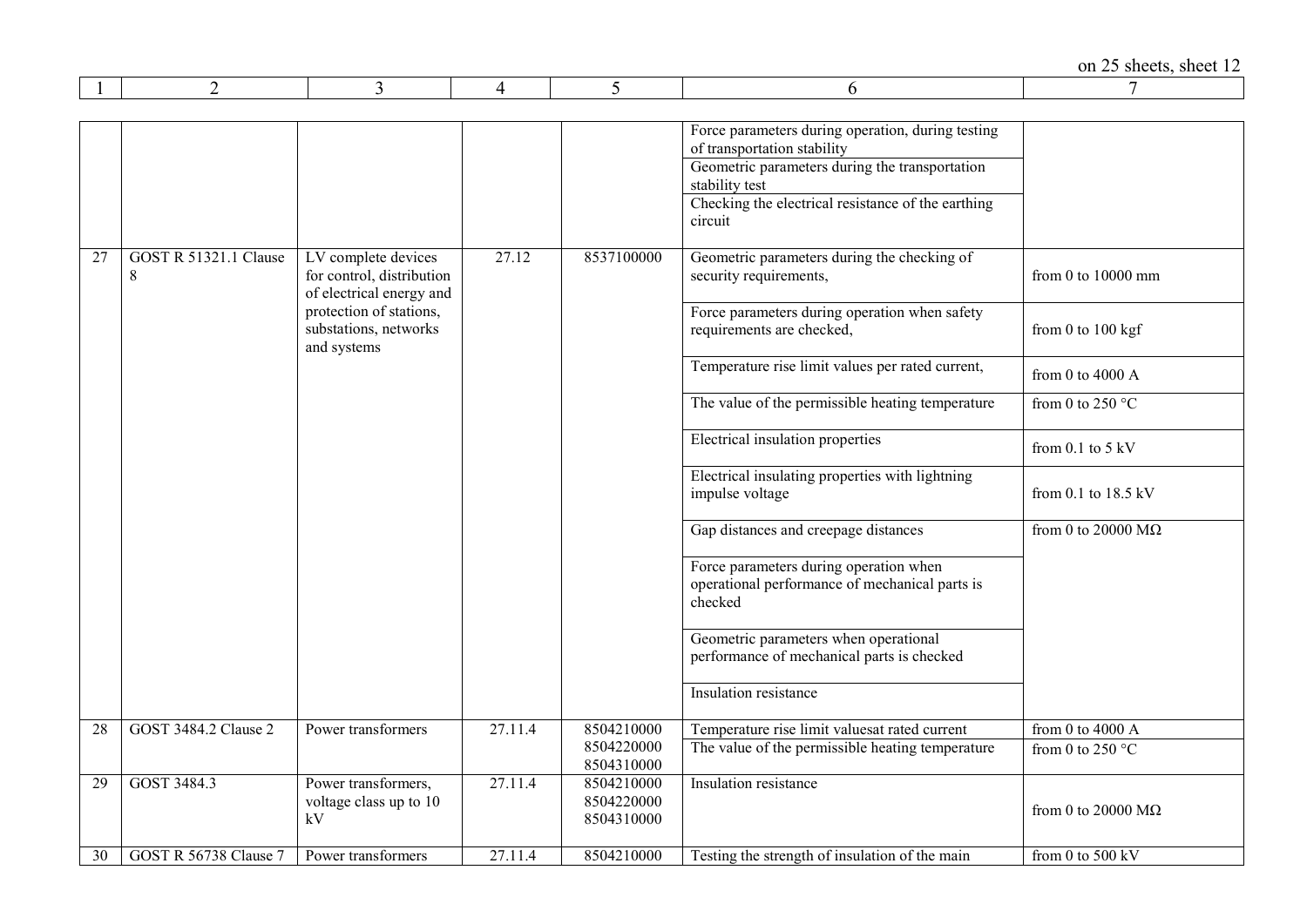|--|--|--|--|--|--|--|

|    |                            |                                                                                                                                                 |                    | 8504220000<br>8504310000               | circuits with a short-term AC voltage                                                     |                                      |
|----|----------------------------|-------------------------------------------------------------------------------------------------------------------------------------------------|--------------------|----------------------------------------|-------------------------------------------------------------------------------------------|--------------------------------------|
|    |                            |                                                                                                                                                 |                    |                                        | Testing the strength of insulation of the main<br>circuits with lightning impulse voltage | from 0 to $1600$ kV                  |
| 31 | GOST R 56738 Clause<br>10. | Power transformers                                                                                                                              | 27.11.4            | 8504210000<br>8504220000<br>8504310000 | Testing the strength of insulation of the main<br>circuits with a short-term AC voltage   | from 0 to $500$ kV                   |
| 32 | GOST 22765                 | Power transformers<br>Voltage transformers                                                                                                      | 27.11.4<br>27.11.4 | 8504210000<br>8504220000<br>8504310000 | Testing the strength of insulation of the main<br>circuits with a short-term AC voltage   | from 0 to 500 kV                     |
|    |                            |                                                                                                                                                 |                    | 8504312100                             | Testing the strength of insulation of the main<br>circuits with lightning impulse voltage | from 0 to $1600$ kV                  |
| 33 | GOST 17441 Clause 2        | Packaged Transformer<br>Substations (PTS)                                                                                                       |                    | 8504000000                             | Electrical resistance measurement                                                         | from 0.1 $\mu\Omega$ to 1 k $\Omega$ |
|    |                            |                                                                                                                                                 | 27.11              |                                        | Cold ambient temperature parameters                                                       | from minus 70 to 0 $^{\circ}$ C      |
|    |                            |                                                                                                                                                 |                    |                                        | High ambient temperature parameters                                                       | from 0 to plus $150 °C$              |
|    |                            | KRU type<br>switchgears                                                                                                                         | 27.12              | 8537200000                             | Humidity parameters                                                                       | from 10 to 98%                       |
|    |                            | KSO type switchgears                                                                                                                            | 27.12              | 8537200000                             | Measurement of geometric dimensions                                                       | from 0 to 10000 mm                   |
|    |                            | HV power circuit<br>breakers.                                                                                                                   | 27.12.10.120       | 8535290000<br>8535210000               | Tightening torque                                                                         | from 0 to $100$ kgf                  |
|    |                            | HV disconnecting<br>switches and earthing<br>devices, isolating<br>switches and short-<br>circuit switches.                                     | 27.12.10.110       | 8535309009<br>8535309000               | Temperature rise limit valuesat rated current                                             | from 0 to 4000 $A$                   |
|    |                            | LV complete devices<br>for control, distribution<br>of electrical energy and<br>protection of stations,<br>substations, networks<br>and systems | 27.12              | 8537100000                             | The value of the permissible heating temperature                                          | from 0 to 250 $^{\circ}$ C           |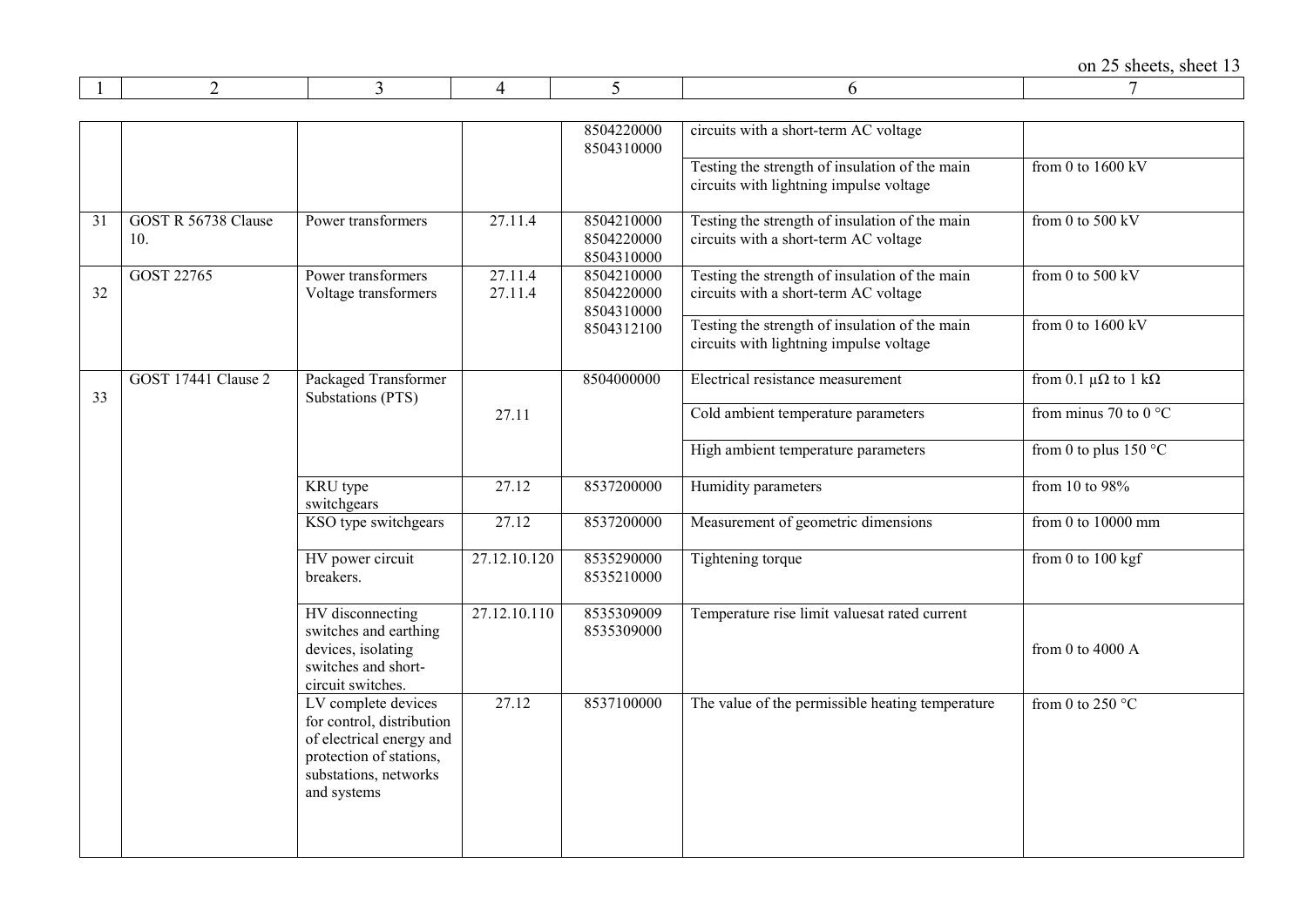on 25 sheets, sheet  $\frac{14}{7}$ 

| $\perp$ | $\overline{2}$               | 3                                                                                                           | 4            | 5                        | 6                                                                                | 7                    |
|---------|------------------------------|-------------------------------------------------------------------------------------------------------------|--------------|--------------------------|----------------------------------------------------------------------------------|----------------------|
|         |                              |                                                                                                             |              |                          |                                                                                  |                      |
| 34      | <b>GOST R 51909 Clause 5</b> | Packaged Transformer<br>Substations (PTS)                                                                   | 27.11        | 8504000000               | Force parameters during operation, during testing<br>of transportation stability | from 0 to $100$ kgf  |
|         |                              |                                                                                                             |              |                          | Geometric parameters during the transportation<br>stability test                 | from 0 to $10000$ mm |
|         |                              | KRU type<br>switchgears                                                                                     | 27.12        | 8537200000               |                                                                                  |                      |
|         |                              | KSO type switchgears                                                                                        | 27.12        | 8537200000               |                                                                                  |                      |
|         |                              | HV load breakers.                                                                                           | 27.12.10.110 | 8535210000<br>8535290000 |                                                                                  |                      |
|         |                              | HV power circuit<br>breakers.                                                                               | 27.12.10.110 | 8535210000<br>8535290000 |                                                                                  |                      |
|         |                              | HV disconnecting<br>switches and earthing<br>devices, isolating<br>switches and short-<br>circuit switches. | 27.12.10.120 | 853530900<br>8535309009  |                                                                                  |                      |
|         |                              | LV circuit breakers for<br>household and<br>industrial-purposes                                             | 27.12.10.110 | 8536200000               |                                                                                  |                      |
|         |                              | Current transformers                                                                                        | 27.11.4      | 8543129000               |                                                                                  |                      |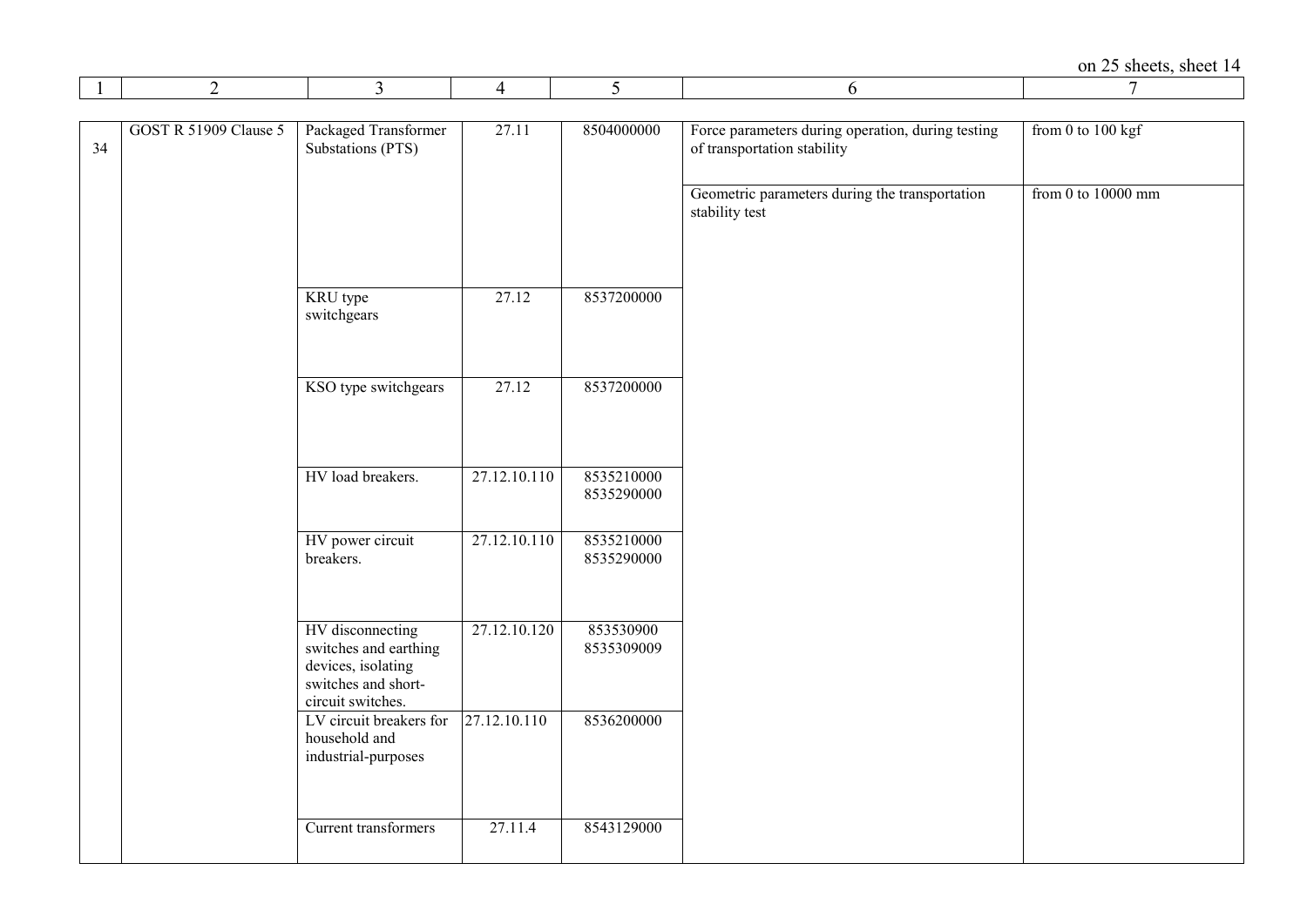|    | 2                     | 3                                                | 4            | 5                        | 6                                              | 7                       |
|----|-----------------------|--------------------------------------------------|--------------|--------------------------|------------------------------------------------|-------------------------|
|    |                       |                                                  |              |                          |                                                |                         |
|    |                       | Voltage transformers                             | 27.11.4      | 8504312100               |                                                |                         |
|    |                       |                                                  |              |                          |                                                |                         |
|    |                       | Power transformers                               | 27.11.4      | 8504210000<br>8504220000 |                                                |                         |
|    |                       |                                                  | 27.12        |                          |                                                |                         |
|    |                       | LV complete devices<br>for control, distribution |              | 8537100000               |                                                |                         |
|    |                       | of electrical energy and                         |              |                          |                                                |                         |
|    |                       | protection of stations,<br>substations, networks |              |                          |                                                |                         |
|    |                       | and systems                                      |              |                          |                                                |                         |
|    |                       |                                                  |              |                          |                                                |                         |
|    |                       |                                                  |              |                          |                                                |                         |
|    |                       |                                                  |              |                          |                                                |                         |
|    | GOST 30630.2.1 Clause | Packaged Transformer                             | 27.11        | 8504000000               | High temperature parameters during ambient air | from 0 to plus $150 °C$ |
| 35 | $\overline{4}$        | Substations (PTS)                                |              |                          | operation                                      |                         |
|    |                       |                                                  |              |                          |                                                |                         |
|    |                       | KRU type<br>switchgears                          | 27.12        | 8537200000               |                                                |                         |
|    |                       |                                                  |              |                          |                                                |                         |
|    |                       | KSO type switchgears                             | 27.12        | 8537200000               |                                                |                         |
|    |                       |                                                  |              |                          |                                                |                         |
|    |                       | HV load breakers.                                | 27.12.10.110 | 8535210000               |                                                |                         |
|    |                       |                                                  |              | 8535290000               |                                                |                         |
|    |                       | HV power circuit                                 | 27.12.10.110 | 8535210000               |                                                |                         |
|    |                       | breakers.                                        |              | 8535290000               |                                                |                         |
|    |                       |                                                  |              |                          |                                                |                         |
|    |                       | HV disconnecting<br>switches and earthing        | 27.12.10.120 | 853530900<br>8535309009  |                                                |                         |
|    |                       | devices, isolating                               |              |                          |                                                |                         |
|    |                       | switches and short-                              |              |                          |                                                |                         |
|    |                       | circuit switches.<br>LV circuit breakers for     | 27.12.10.110 | 8536200000               |                                                |                         |
|    |                       | household and                                    |              |                          |                                                |                         |
|    |                       | industrial-purposes                              |              |                          |                                                |                         |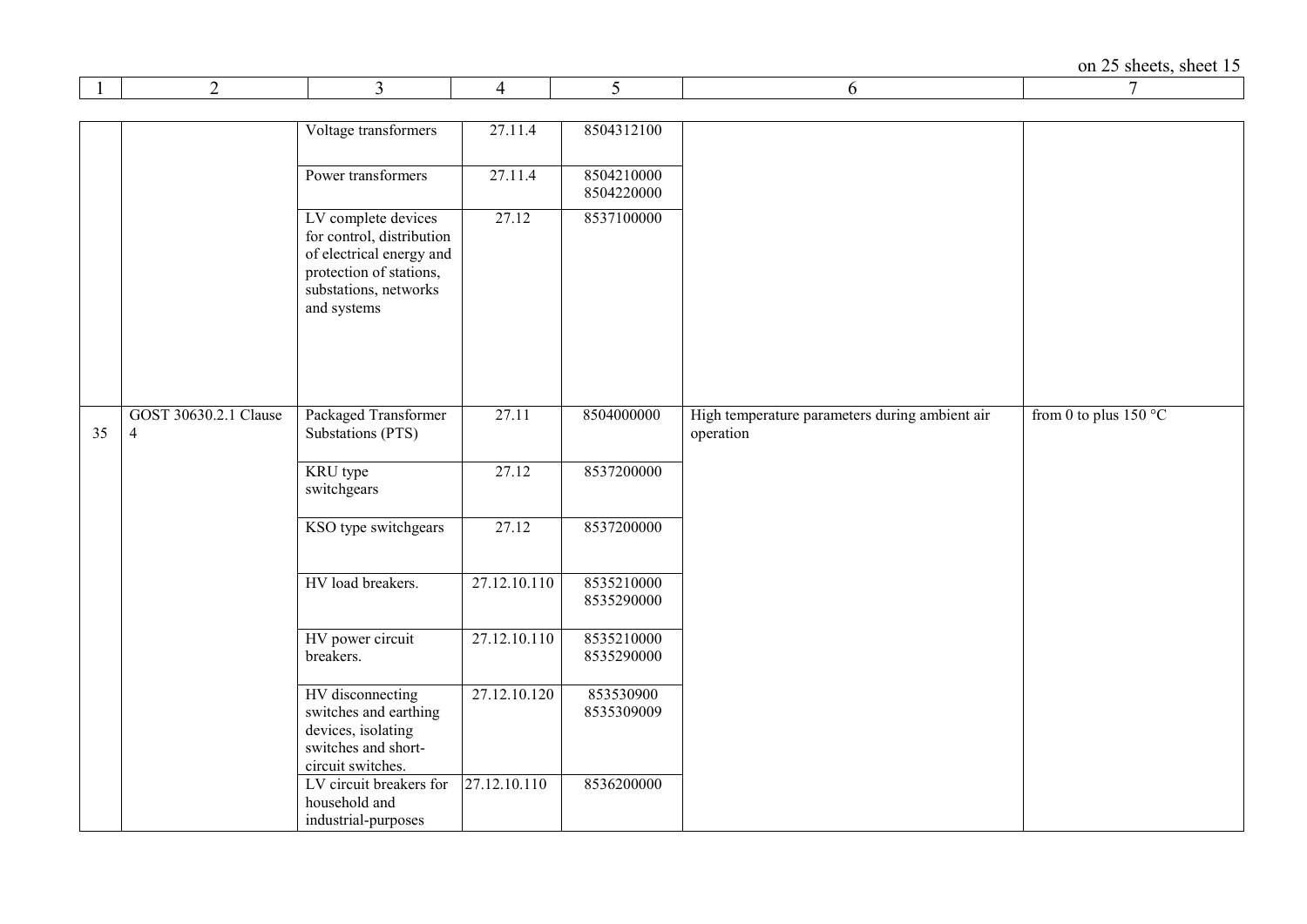|    | 2                                   | 3                                                                                                                                               | 4            | 5                                      | 6                                                                | 7                       |
|----|-------------------------------------|-------------------------------------------------------------------------------------------------------------------------------------------------|--------------|----------------------------------------|------------------------------------------------------------------|-------------------------|
|    |                                     |                                                                                                                                                 |              |                                        |                                                                  |                         |
|    |                                     | Current transformers                                                                                                                            | 27.11.4      | 8543129000                             |                                                                  |                         |
|    |                                     | Voltage transformers                                                                                                                            | 27.11.4      | 8504312100                             |                                                                  |                         |
|    |                                     | Power transformers                                                                                                                              | 27.11.4      | 8504210000<br>8504220000<br>8504310000 |                                                                  |                         |
|    |                                     | LV complete devices<br>for control, distribution<br>of electrical energy and<br>protection of stations,<br>substations, networks<br>and systems | 27.12        | 8537100000                             |                                                                  |                         |
| 36 | GOST 30630.2.1 Clause<br>$\sqrt{5}$ | Packaged Transformer<br>Substations (PTS)                                                                                                       | 27.11        | 8504000000                             | High temperature parameters during ambient air<br>transportation | from 0 to plus $150 °C$ |
|    |                                     | KRU type<br>Switchgears                                                                                                                         | 27.12        | 8537200000                             |                                                                  |                         |
|    |                                     | KSO type switchgears                                                                                                                            | 27.12        | 8537200000                             |                                                                  |                         |
|    |                                     | HV load breakers.                                                                                                                               | 27.12.10.110 | 8535210000<br>8535290000               |                                                                  |                         |
|    |                                     | HV power circuit<br>breakers.                                                                                                                   | 27.12.10.110 | 8535210000<br>8535290000               |                                                                  |                         |
|    |                                     | HV disconnecting<br>switches and earthing<br>devices, isolating<br>switches and short-<br>circuit switches.                                     | 27.12.10.120 | 853530900<br>8535309009                |                                                                  |                         |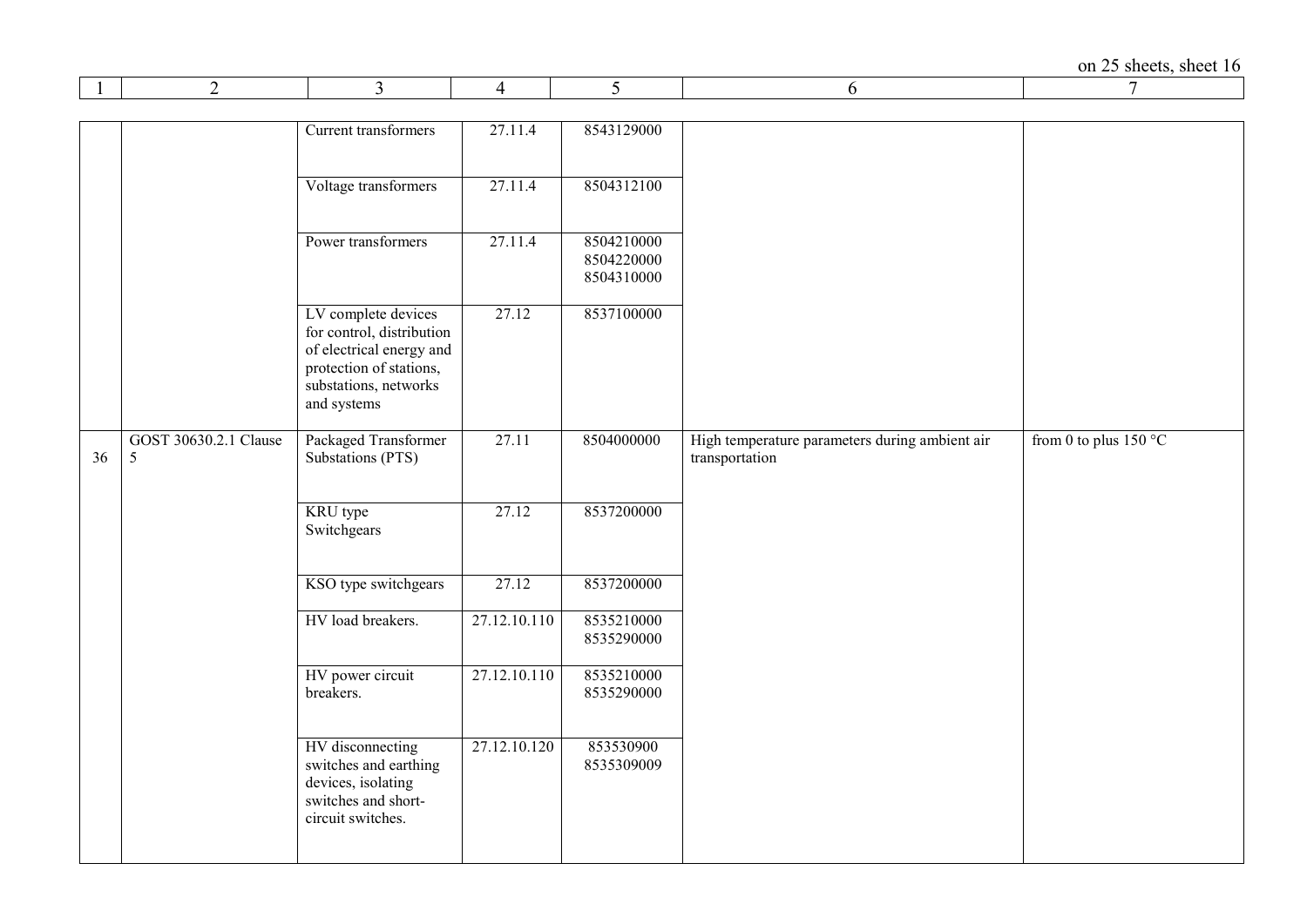|    | 2                          | 3                                                                                                                                               | 4            | 5                                      | 6                                                          | 7                              |
|----|----------------------------|-------------------------------------------------------------------------------------------------------------------------------------------------|--------------|----------------------------------------|------------------------------------------------------------|--------------------------------|
|    |                            |                                                                                                                                                 |              |                                        |                                                            |                                |
|    |                            | LV circuit breakers for<br>household and<br>industrial-purposes                                                                                 | 27.12.10.110 | 8536200000                             |                                                            |                                |
|    |                            | Current transformers                                                                                                                            | 27.11.4      | 8543129000                             |                                                            |                                |
|    |                            | Voltage transformers                                                                                                                            | 27.11.4      | 8504312100                             |                                                            |                                |
|    |                            | Power transformers                                                                                                                              | 27.11.4      | 8504210000<br>8504220000<br>8504310000 |                                                            |                                |
|    |                            | LV complete devices<br>for control, distribution<br>of electrical energy and<br>protection of stations,<br>substations, networks<br>and systems | 27.12        | 8537100000                             |                                                            |                                |
| 37 | GOST 30630.2.1 Clause<br>6 | Packaged Transformer<br>Substations (PTS)                                                                                                       | 27.11        | 8504000000                             | Low temperature parameters during ambient air<br>operation | from minus 70 to 0 $\degree$ C |
|    |                            | KRU type<br>Switchgears                                                                                                                         | 27.12        | 8537200000                             |                                                            |                                |
|    |                            | KSO type switchgears                                                                                                                            | 27.12        | 8537200000                             |                                                            |                                |
|    |                            | HV load breakers.                                                                                                                               | 27.12.10.110 | 8535210000<br>8535290000               |                                                            |                                |
|    |                            | HV power circuit<br>breakers.                                                                                                                   | 27.12.10.110 | 8535210000<br>8535290000               |                                                            |                                |
|    |                            | HV disconnecting<br>switches and earthing<br>devices, isolating<br>switches and short-<br>circuit switches.                                     | 27.12.10.120 | 853530900<br>8535309009                |                                                            |                                |

 $\mathbf{r}$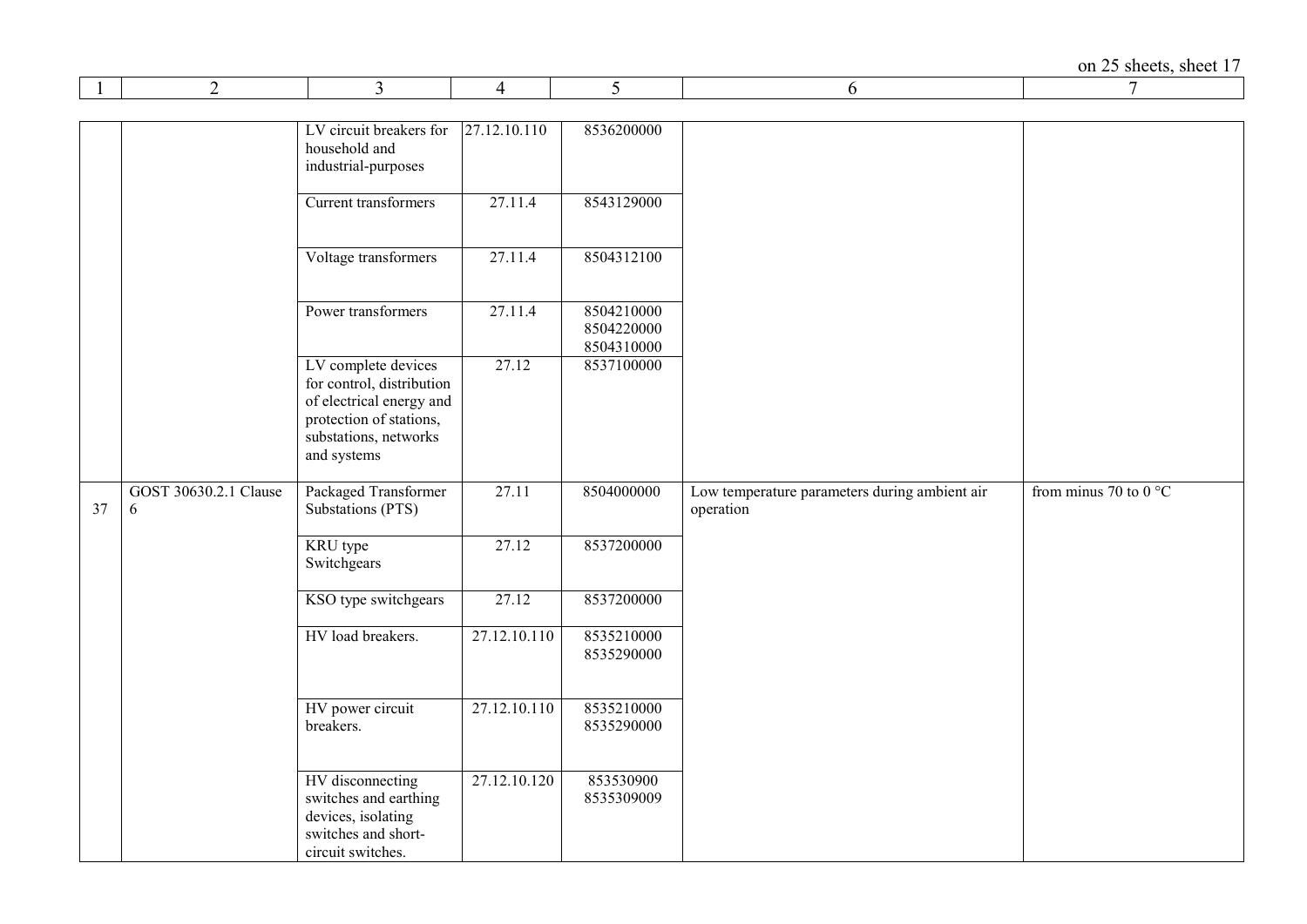|    | $\overline{2}$                          | 3                                                                                                                                               | 4            | 5                                      | 6                                                               | 7                              |
|----|-----------------------------------------|-------------------------------------------------------------------------------------------------------------------------------------------------|--------------|----------------------------------------|-----------------------------------------------------------------|--------------------------------|
|    |                                         | LV circuit breakers for<br>household and<br>industrial-purposes                                                                                 | 27.12.10.110 | 8536200000                             |                                                                 |                                |
|    |                                         | Current transformers                                                                                                                            | 27.11.4      | 8543129000                             |                                                                 |                                |
|    |                                         | Voltage transformers                                                                                                                            | 27.11.4      | 8504312100                             |                                                                 |                                |
|    |                                         | Power transformers                                                                                                                              | 27.11.4      | 8504210000<br>8504220000<br>8504310000 |                                                                 |                                |
|    |                                         | LV complete devices<br>for control, distribution<br>of electrical energy and<br>protection of stations,<br>substations, networks<br>and systems | 27.12        | 8537100000                             |                                                                 |                                |
| 38 | GOST 30630.2.1 Clause<br>$\overline{7}$ | Packaged Transformer<br>Substations (PTS)                                                                                                       | 27.11        | 8504000000                             | Low temperature parameters during ambient air<br>transportation | from minus 70 to 0 $\degree$ C |
|    |                                         | KRU type<br>Switchgears                                                                                                                         | 27.12        | 8537200000                             |                                                                 |                                |
|    |                                         | KSO type switchgears                                                                                                                            | 27.12        | 8537200000                             |                                                                 |                                |
|    |                                         | HV load breakers.                                                                                                                               | 27.12.10.110 | 8535210000<br>8535290000               |                                                                 |                                |
|    |                                         | HV power circuit<br>breakers.                                                                                                                   | 27.12.10.110 | 8535210000<br>8535290000               |                                                                 |                                |

 $\mathbf{r}$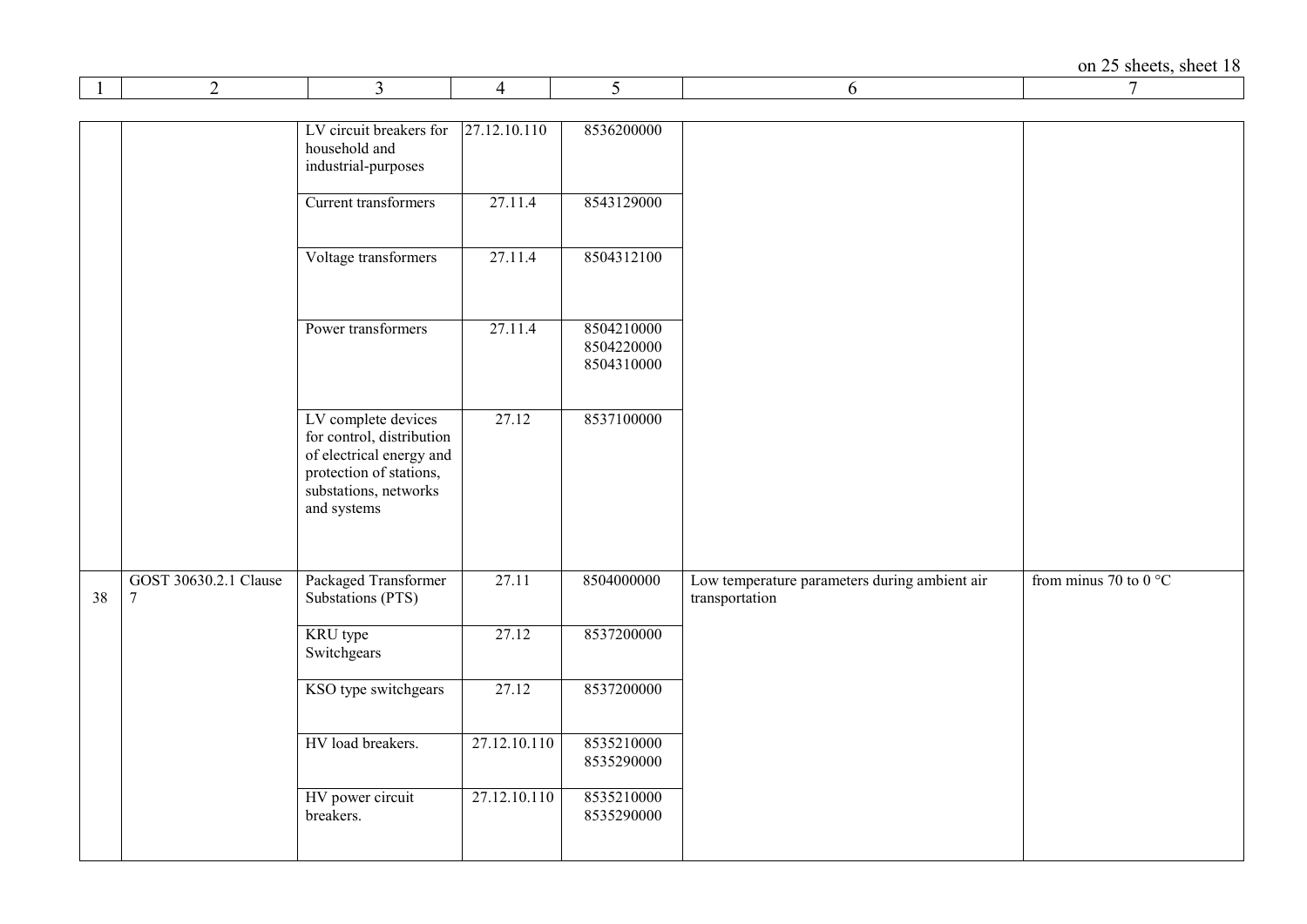|    | 2                     | 3                                                                                                                                               | 4            | 5                                      | 6                                   | 7                               |
|----|-----------------------|-------------------------------------------------------------------------------------------------------------------------------------------------|--------------|----------------------------------------|-------------------------------------|---------------------------------|
|    |                       |                                                                                                                                                 |              |                                        |                                     |                                 |
|    |                       | HV disconnecting<br>switches and earthing<br>devices, isolating<br>switches and short-<br>circuit switches.                                     | 27.12.10.120 | 853530900<br>8535309009                |                                     |                                 |
|    |                       | LV circuit breakers for<br>household and<br>industrial-purposes                                                                                 | 27.12.10.110 | 8536200000                             |                                     |                                 |
|    |                       | Current transformers                                                                                                                            | 27.11.4      | 8543129000                             |                                     |                                 |
|    |                       | Voltage transformers                                                                                                                            | 27.11.4      | 8504312100                             |                                     |                                 |
|    |                       | Power transformers                                                                                                                              | 27.11.4      | 8504210000<br>8504220000<br>8504310000 |                                     |                                 |
|    |                       | LV complete devices<br>for control, distribution<br>of electrical energy and<br>protection of stations,<br>substations, networks<br>and systems | 27.12        | 8537100000                             |                                     |                                 |
|    | GOST 30630.2.1 Clause | Packaged Transformer                                                                                                                            | 27.11        | 8504000000                             |                                     | from minus 70 to 0 $^{\circ}$ C |
| 39 | $8\,$                 | Substations (PTS)                                                                                                                               |              |                                        | Cold ambient temperature parameters |                                 |
|    |                       |                                                                                                                                                 |              |                                        | High ambient temperature parameters | from 0 to plus $150 °C$         |
|    |                       | KRU type<br>switchgears                                                                                                                         | 27.12        | 8537200000                             |                                     |                                 |
|    |                       | KSO type switchgears                                                                                                                            | 27.12        | 8537200000                             |                                     |                                 |

 $\mathbf{r}$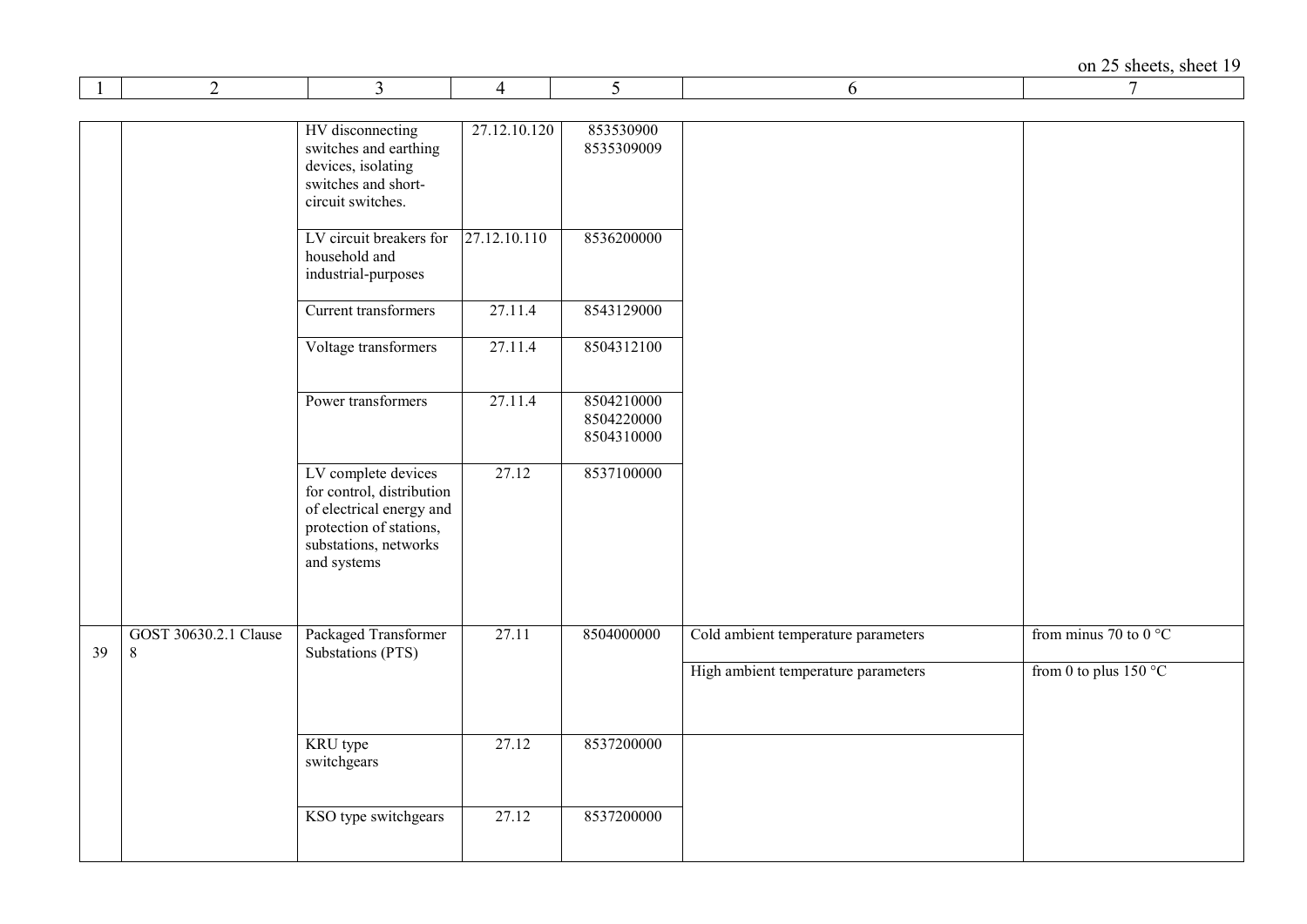|    | 2                          | 3                                                                                                                                               | 4            | 5                                      | 6                                       | 7             |
|----|----------------------------|-------------------------------------------------------------------------------------------------------------------------------------------------|--------------|----------------------------------------|-----------------------------------------|---------------|
|    |                            |                                                                                                                                                 |              |                                        |                                         |               |
|    |                            | HV load breakers.                                                                                                                               | 27.12.10.110 | 8535210000<br>8535290000               |                                         |               |
|    |                            | HV power circuit<br>breakers.                                                                                                                   | 27.12.10.110 | 8535210000<br>8535290000               |                                         |               |
|    |                            | HV disconnecting<br>switches and earthing<br>devices, isolating<br>switches and short-<br>circuit switches.                                     | 27.12.10.120 | 853530900<br>8535309009                |                                         |               |
|    |                            | LV circuit breakers for<br>household and<br>industrial-purposes                                                                                 | 27.12.10.110 | 8536200000                             |                                         |               |
|    |                            | Current transformers                                                                                                                            | 27.11.4      | 8543129000                             |                                         |               |
|    |                            | Voltage transformers                                                                                                                            | 27.11.4      | 8504312100                             |                                         |               |
|    |                            | Power transformers                                                                                                                              | 27.11.4      | 8504210000<br>8504220000<br>8504310000 |                                         |               |
|    |                            | LV complete devices<br>for control, distribution<br>of electrical energy and<br>protection of stations,<br>substations, networks<br>and systems | 27.12        | 8537100000                             |                                         |               |
| 40 | GOST 30630.2.6 Clause<br>7 | Packaged Transformer<br>Substations (PTS)                                                                                                       | 27.11        | 8504000000                             | IP degree of protection (rain exposure) | from XX to 44 |
|    |                            | KRU type<br>Switchgears                                                                                                                         | 27.12        | 8537200000                             |                                         |               |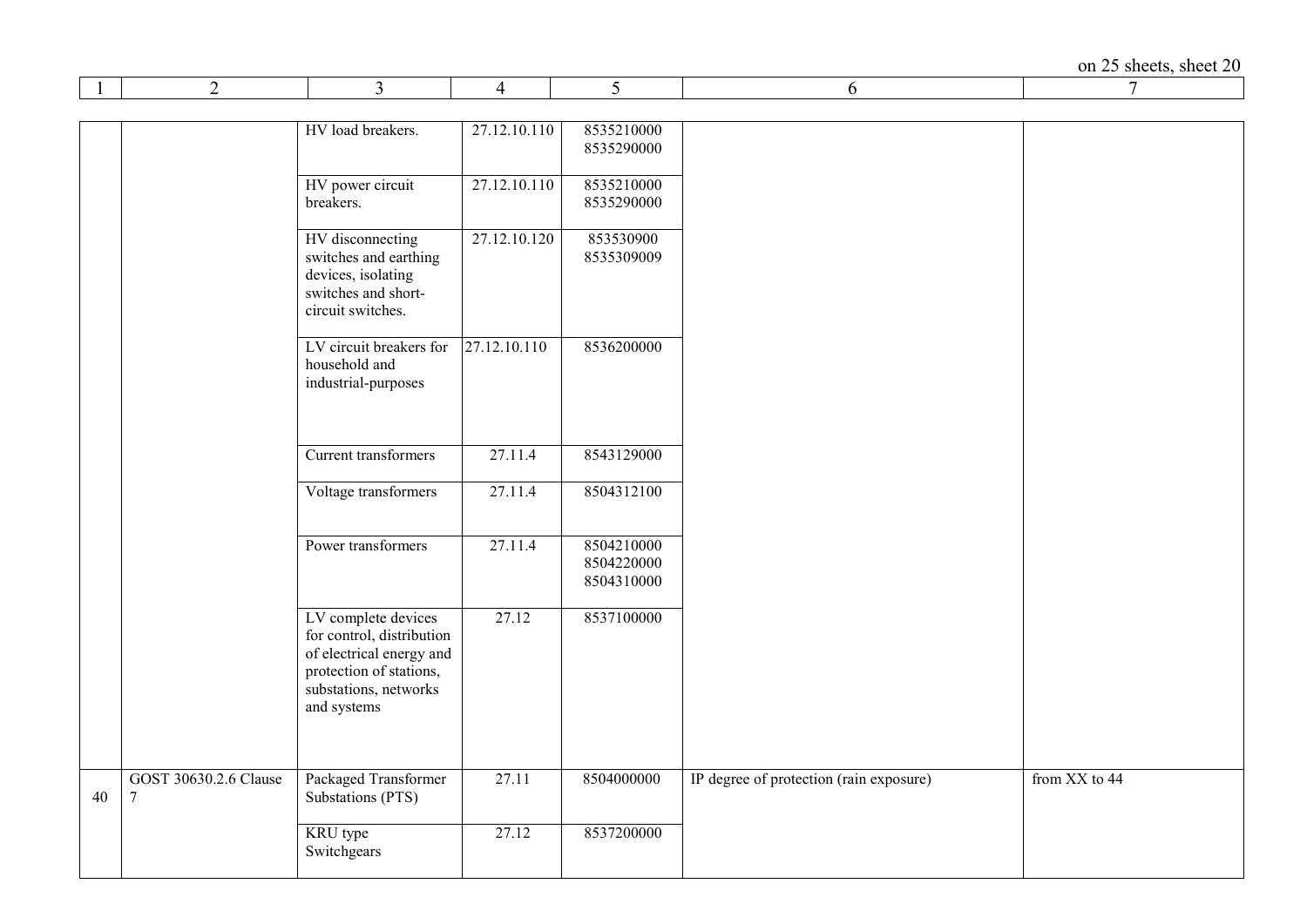|    | 2                                       | 3                                                                                                                                               | 4            | 5                                      | 6                                         | 7             |
|----|-----------------------------------------|-------------------------------------------------------------------------------------------------------------------------------------------------|--------------|----------------------------------------|-------------------------------------------|---------------|
|    |                                         |                                                                                                                                                 |              |                                        |                                           |               |
|    |                                         | KSO type switchgears                                                                                                                            | 27.12        | 8537200000                             |                                           |               |
|    |                                         | HV load breakers.                                                                                                                               | 27.12.10.110 | 8535210000<br>8535290000               |                                           |               |
|    |                                         | HV power circuit<br>breakers.                                                                                                                   | 27.12.10.110 | 8535210000<br>8535290000               |                                           |               |
|    |                                         | HV disconnecting<br>switches and earthing<br>devices, isolating<br>switches and short-<br>circuit switches.                                     | 27.12.10.120 | 853530900<br>8535309009                |                                           |               |
|    |                                         | LV circuit breakers for<br>household and<br>industrial-purposes                                                                                 | 27.12.10.110 | 8536200000                             |                                           |               |
|    |                                         | Current transformers                                                                                                                            | 27.11.4      | 8543129000                             |                                           |               |
|    |                                         | Voltage transformers                                                                                                                            | 27.11.4      | 8504312100                             |                                           |               |
|    |                                         | Power transformers                                                                                                                              | 27.11.4      | 8504210000<br>8504220000<br>8504310000 |                                           |               |
|    |                                         | LV complete devices<br>for control, distribution<br>of electrical energy and<br>protection of stations,<br>substations, networks<br>and systems | 27.12        | 8537100000                             |                                           |               |
| 41 | GOST 30630.2.6 Clause<br>$8\phantom{.}$ | Packaged Transformer<br>Substations (PTS)                                                                                                       | 27.11        | 8504000000                             | IP degree of protection (drop protection) | from XX to 44 |
|    |                                         | KRU type<br>Switchgears                                                                                                                         | 27.12        | 8537200000                             |                                           |               |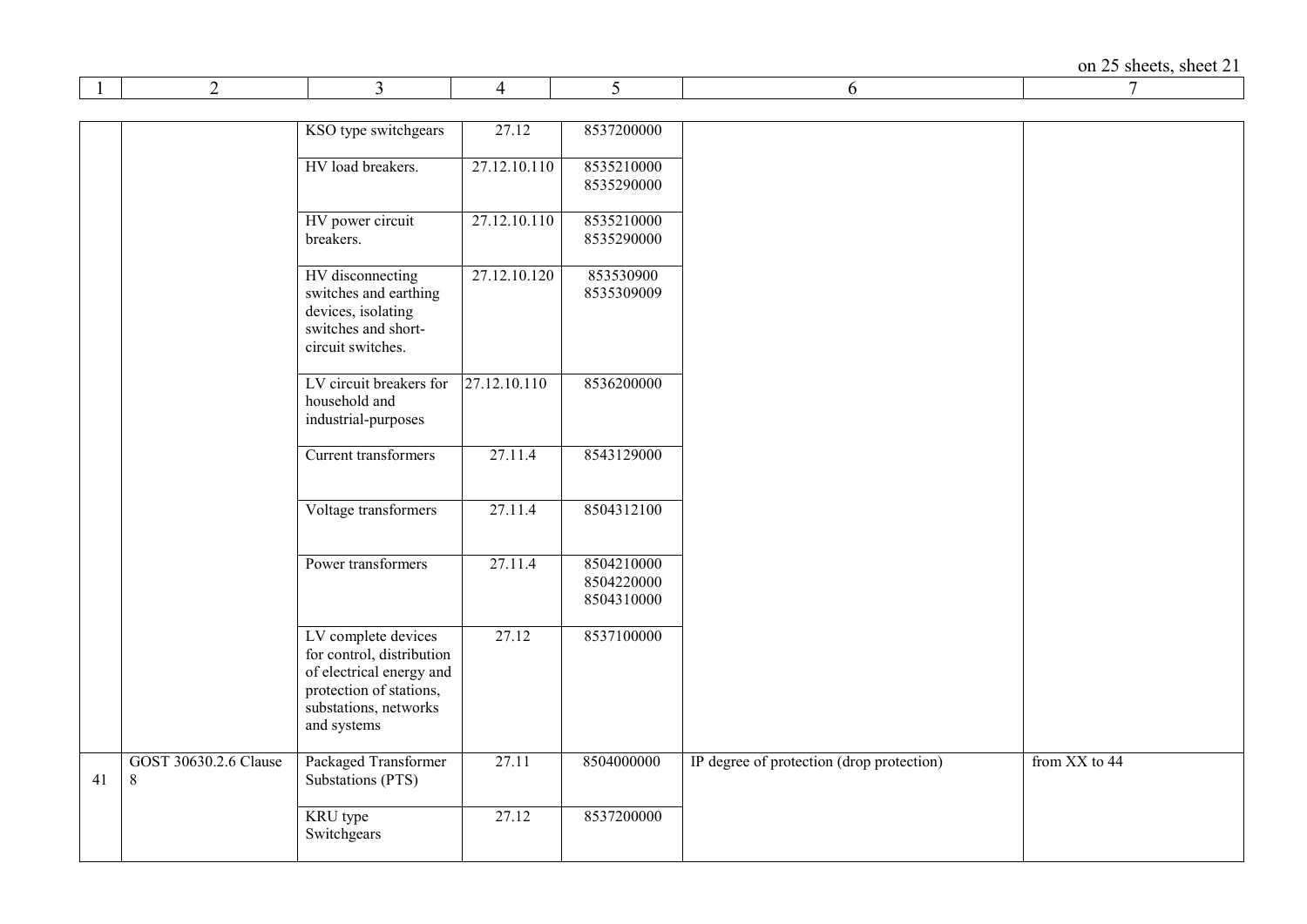on 25 sheets, sheet  $22 \over 7$ 

|    | 2                     | 3                         | 4            | 5                        | 6                                           | 7             |
|----|-----------------------|---------------------------|--------------|--------------------------|---------------------------------------------|---------------|
|    |                       |                           |              |                          |                                             |               |
|    |                       | KSO type switchgears      | 27.12        | 8537200000               |                                             |               |
|    |                       |                           |              |                          |                                             |               |
|    |                       |                           |              |                          |                                             |               |
|    |                       | HV load breakers.         | 27.12.10.110 | 8535210000               |                                             |               |
|    |                       |                           |              | 8535290000               |                                             |               |
|    |                       | HV power circuit          | 27.12.10.110 | 8535210000               |                                             |               |
|    |                       | breakers.                 |              | 8535290000               |                                             |               |
|    |                       |                           |              |                          |                                             |               |
|    |                       | HV disconnecting          | 27.12.10.120 | 853530900                |                                             |               |
|    |                       | switches and earthing     |              | 8535309009               |                                             |               |
|    |                       | devices, isolating        |              |                          |                                             |               |
|    |                       | switches and short-       |              |                          |                                             |               |
|    |                       | circuit switches.         |              |                          |                                             |               |
|    |                       |                           |              |                          |                                             |               |
|    |                       | LV circuit breakers for   | 27.12.10.110 | 8536200000               |                                             |               |
|    |                       | household and             |              |                          |                                             |               |
|    |                       | industrial-purposes       |              |                          |                                             |               |
|    |                       |                           |              |                          |                                             |               |
|    |                       | Current transformers      | 27.11.4      | 8543129000               |                                             |               |
|    |                       |                           |              |                          |                                             |               |
|    |                       |                           |              |                          |                                             |               |
|    |                       | Voltage transformers      | 27.11.4      | 8504312100               |                                             |               |
|    |                       |                           |              |                          |                                             |               |
|    |                       |                           |              |                          |                                             |               |
|    |                       | Power transformers        | 27.11.4      | 8504210000               |                                             |               |
|    |                       |                           |              | 8504220000               |                                             |               |
|    |                       | LV complete devices       | 27.12        | 8504310000<br>8537100000 |                                             |               |
|    |                       | for control, distribution |              |                          |                                             |               |
|    |                       | of electrical energy and  |              |                          |                                             |               |
|    |                       | protection of stations,   |              |                          |                                             |               |
|    |                       | substations, networks     |              |                          |                                             |               |
|    |                       | and systems               |              |                          |                                             |               |
|    |                       |                           |              |                          |                                             |               |
|    |                       |                           |              |                          |                                             |               |
|    |                       |                           |              |                          |                                             |               |
|    | GOST 30630.2.6 Clause | Packaged Transformer      | 27.11        | 8504000000               | IP degree of protection (splash protection) | from XX to 44 |
| 42 | 10                    | Substations (PTS)         |              |                          |                                             |               |
|    |                       | KRU type                  | 27.12        | 8537200000               |                                             |               |
|    |                       | switchgears               |              |                          |                                             |               |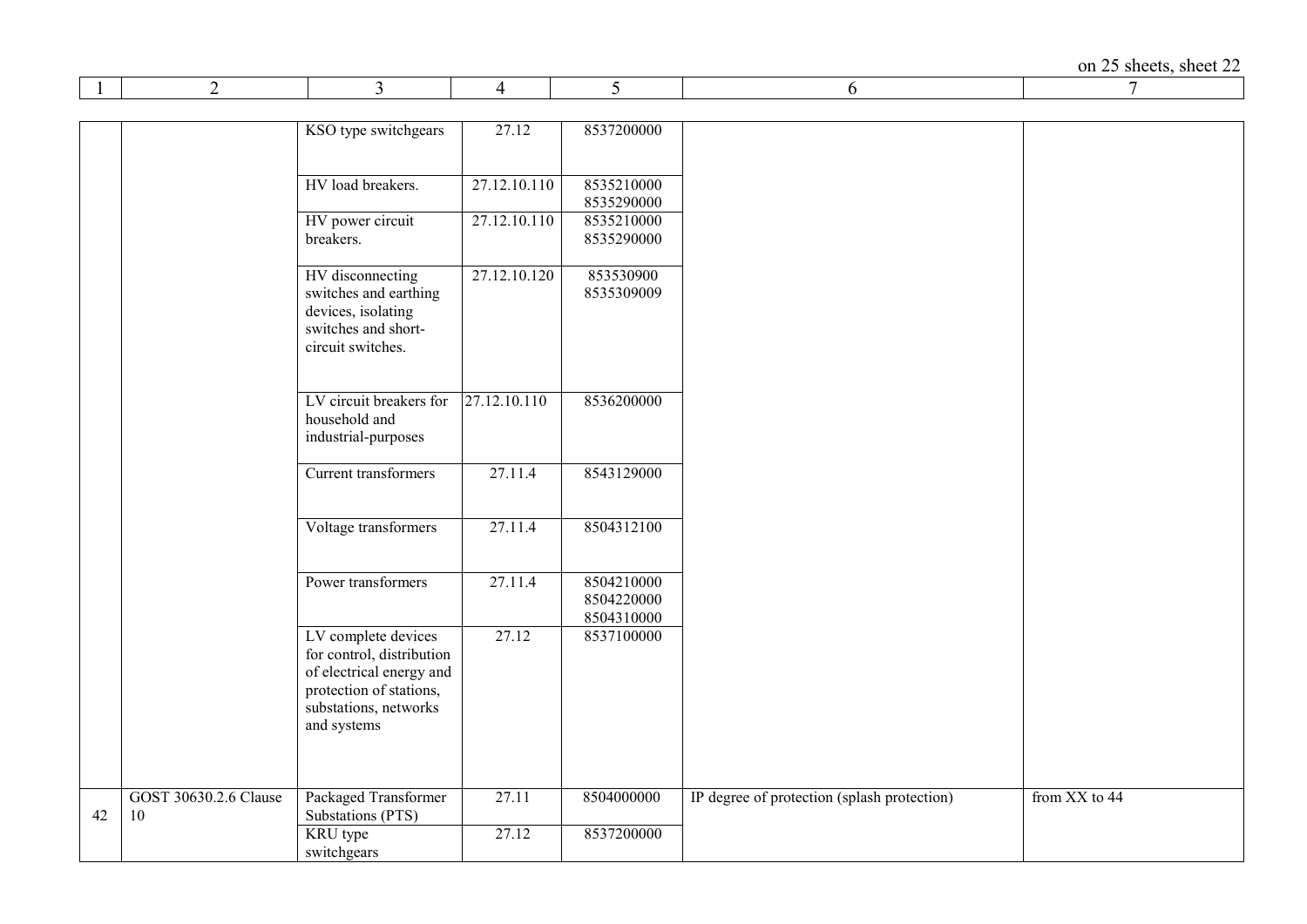|                 | 2                          | 3                                                                                                                                               | 4            | 5                                      | 6                                                | 7                                    |
|-----------------|----------------------------|-------------------------------------------------------------------------------------------------------------------------------------------------|--------------|----------------------------------------|--------------------------------------------------|--------------------------------------|
|                 |                            |                                                                                                                                                 |              |                                        |                                                  |                                      |
|                 |                            | KSO type switchgears                                                                                                                            | 27.12        | 8537200000                             |                                                  |                                      |
|                 |                            | HV load breakers.                                                                                                                               | 27.12.10.110 | 8535210000<br>8535290000               |                                                  |                                      |
|                 |                            | HV power circuit<br>breakers.                                                                                                                   | 27.12.10.110 | 8535210000<br>8535290000               |                                                  |                                      |
|                 |                            | HV disconnecting<br>switches and earthing<br>devices, isolating<br>switches and short-<br>circuit switches.                                     | 27.12.10.120 | 853530900<br>8535309009                |                                                  |                                      |
|                 |                            | LV circuit breakers for<br>household and<br>industrial-purposes                                                                                 | 27.12.10.110 | 8536200000                             |                                                  |                                      |
|                 |                            | Current transformers                                                                                                                            | 27.11.4      | 8543129000                             |                                                  |                                      |
|                 |                            | Voltage transformers                                                                                                                            | 27.11.4      | 8504312100                             |                                                  |                                      |
|                 |                            | Power transformers                                                                                                                              | 27.11.4      | 8504210000<br>8504220000<br>8504310000 |                                                  |                                      |
|                 |                            | LV complete devices<br>for control, distribution<br>of electrical energy and<br>protection of stations,<br>substations, networks<br>and systems | 27.12        | 8537100000                             |                                                  |                                      |
| $\overline{43}$ | GOST R 55190 Clause<br>6.3 | KRU type<br>switchgear (KSO)                                                                                                                    | 27.12.10.190 | 8537 200000                            | Electrical resistance measurement                | from 0.1 $\mu\Omega$ to 1 k $\Omega$ |
|                 | GOST R 55190 Clause        | KRU type                                                                                                                                        | 27.12.10.190 | 8537 200000                            | Temperature rise limit valuesat rated current    | from 0 to 4000 A                     |
| 44              | 6.4.1                      | switchgear (KSO)                                                                                                                                |              |                                        | The value of the permissible heating temperature | from 0 to 250 $^{\circ}$ C           |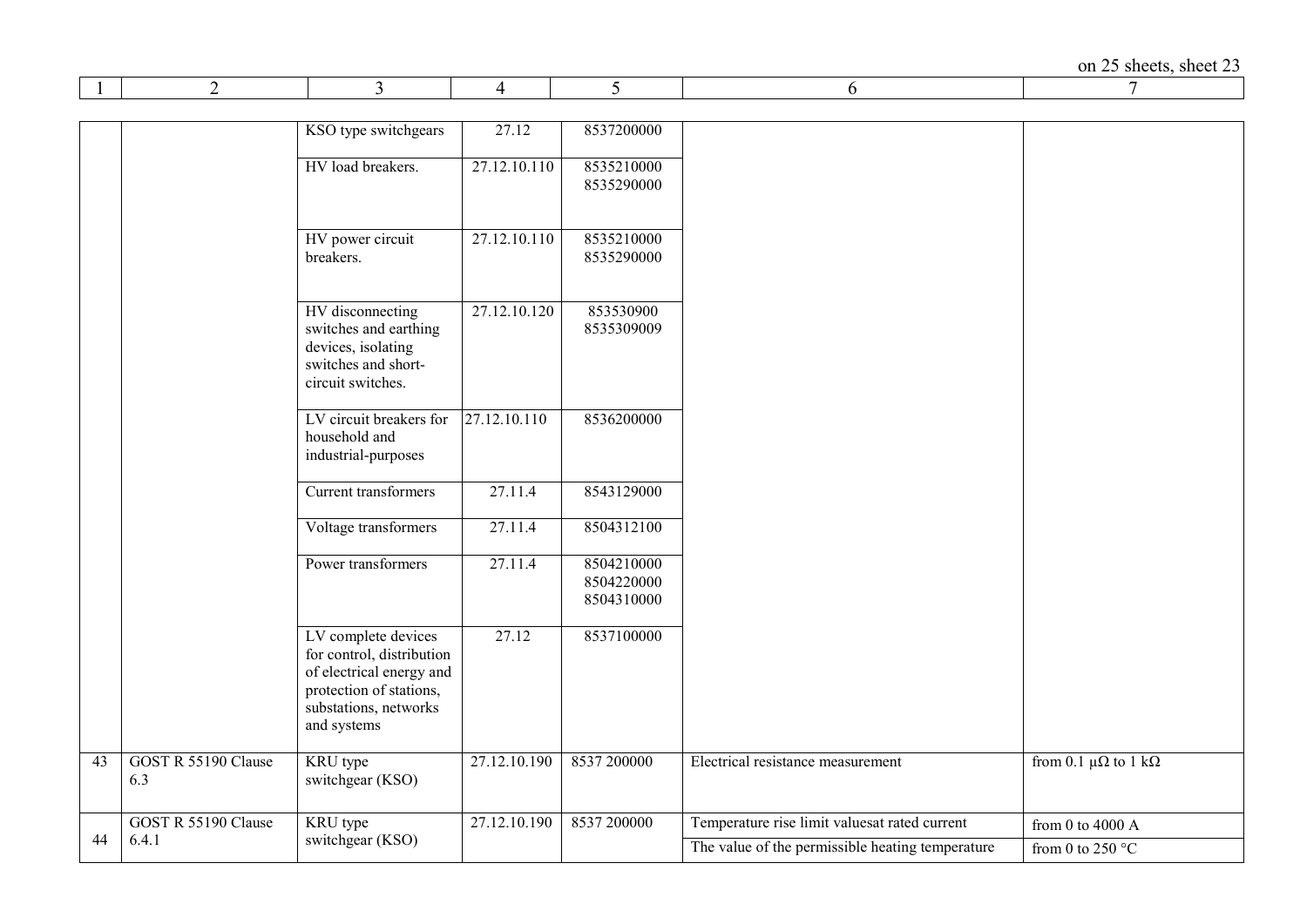|    |                            |                                                                                |              |                                        | Electrical resistance measurement                                                         | from 0.1 $\mu\Omega$ to 1 k $\Omega$ |
|----|----------------------------|--------------------------------------------------------------------------------|--------------|----------------------------------------|-------------------------------------------------------------------------------------------|--------------------------------------|
| 45 | GOST R 55190 Clause<br>6.2 | KRU type<br>switchgear (KSO)                                                   | 27.12.10.190 | 8537 200000                            | Testing the strength of insulation of the main<br>circuits with a short-term AC voltage   | from 0 to $500 \text{ kV}$           |
|    |                            |                                                                                |              |                                        | Testing the strength of insulation of the main<br>circuits with lightning impulse voltage | from 0 to $1600$ kV                  |
| 46 | <b>GOST 9920</b>           |                                                                                |              |                                        | Length of external insulation leakage path                                                | from 0 to $10000$ mm                 |
|    |                            | KRU type<br>Switchgears                                                        | 27.12.10.190 | 8537 200000                            |                                                                                           |                                      |
|    |                            | KSO type switchgears                                                           | 27.12.10.190 | 8537 200000                            |                                                                                           |                                      |
|    |                            | AC load breakers for<br>voltage from 3 to 10<br>kV                             | 27.12.10.110 | 8535210000<br>8535290000               |                                                                                           |                                      |
|    |                            | AC circuit breakers for<br>voltage from 3 to 750<br>kV                         | 27.12.10.110 | 8535 210000<br>8535 290000             |                                                                                           |                                      |
|    |                            | AC disconnecting<br>switches and earthing<br>devices for voltage<br>over 1 kV. | 27.12.10.120 | 853530900<br>8535309009                |                                                                                           |                                      |
|    |                            | LV circuit breakers for<br>household and<br>industrial-purposes                | 27.12.10.110 | 8536200000                             |                                                                                           |                                      |
|    |                            | Current transformers                                                           | 27.11.4      | 8543129000                             |                                                                                           |                                      |
|    |                            | Voltage transformers                                                           | 27.11.4      | 8504312100                             |                                                                                           |                                      |
|    |                            | Power transformers                                                             | 27.11.4      | 8504210000<br>8504220000<br>8504310000 |                                                                                           |                                      |
|    |                            | LV complete devices<br>of<br>control,<br>distribution<br>$\sigma f$            | 27.12.31     | 8537100000                             |                                                                                           |                                      |